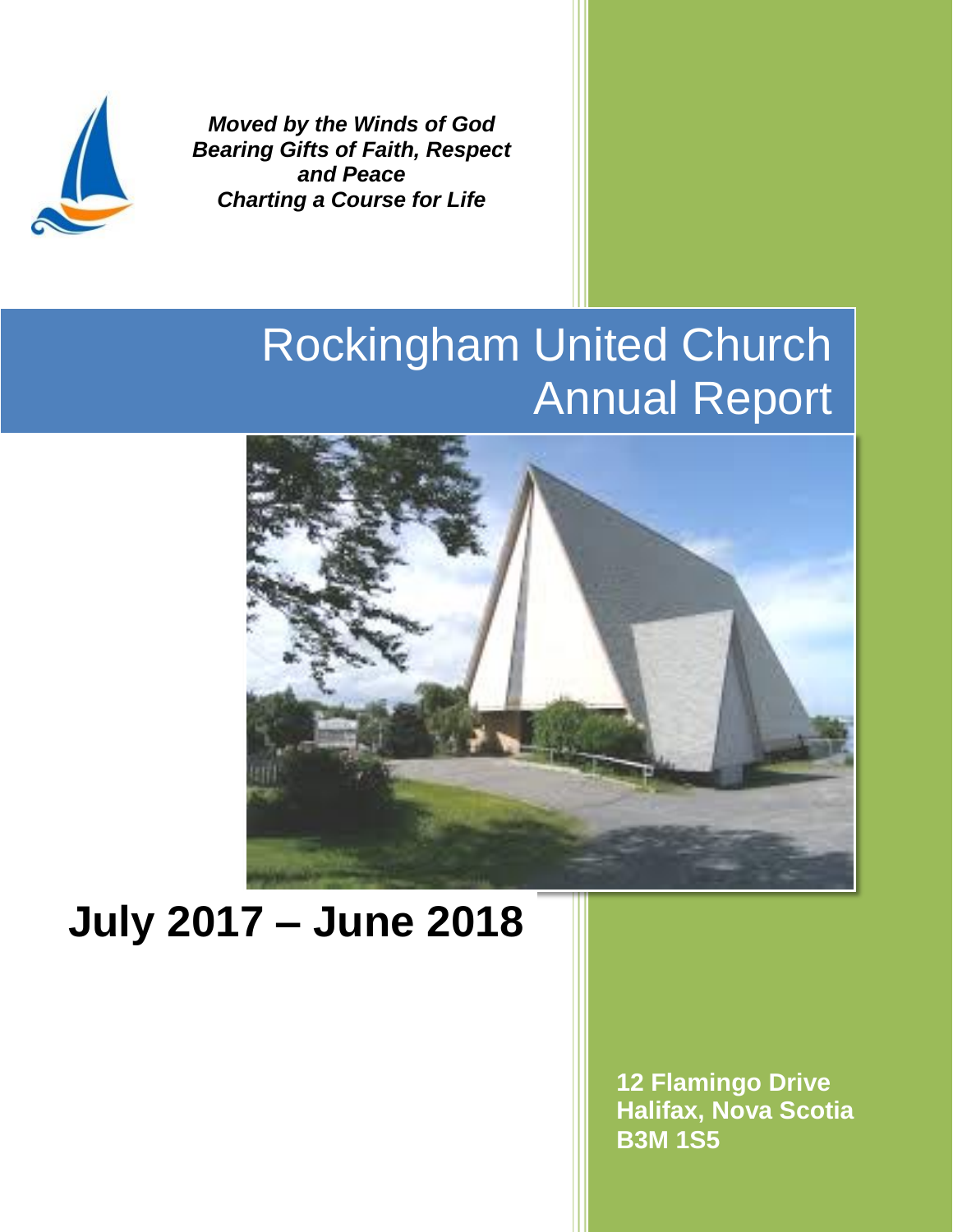# **Table of Contents**

| <b>MINISTER'S REPORT</b>                                                                                                                                                                                                                                                                                                                                                                                                                                                                                                                   | 3                                                                                                         |
|--------------------------------------------------------------------------------------------------------------------------------------------------------------------------------------------------------------------------------------------------------------------------------------------------------------------------------------------------------------------------------------------------------------------------------------------------------------------------------------------------------------------------------------------|-----------------------------------------------------------------------------------------------------------|
| <b>COUNCIL REPORT</b>                                                                                                                                                                                                                                                                                                                                                                                                                                                                                                                      | 5                                                                                                         |
| <b>BOARD OF TRUSTEES</b>                                                                                                                                                                                                                                                                                                                                                                                                                                                                                                                   | $6\phantom{1}6$                                                                                           |
| <b>COMMITTEES</b><br><b>BUILDING AND PROPERTY</b><br><b>Technology Sub-Committee</b><br>CHRISTIAN DEVELOPMENT AND EDUCATION<br><b>Nursery and Sunday School Programs</b><br><b>Youth Group</b><br>Youth/Young Adult Education<br><b>Adult Education</b><br><b>MEMBERSHIP RELATIONS</b><br><b>MINISTRY AND PERSONNEL</b><br><b>OUTREACH and Refugee Committee</b><br><b>PASTORAL CARE</b><br><b>PRESBYTERY</b><br><b>STEWARDSHIP</b><br><b>Raising Our Sails</b><br><b>WORSHIP</b><br>Membership<br>Meetings and Accomplishments<br>Summary | 7<br>7<br>8<br>9<br>9<br>10<br>10<br>10<br>11<br>12<br>12<br>15<br>15<br>15<br>17<br>17<br>17<br>17<br>18 |
| <b>GROUPS</b>                                                                                                                                                                                                                                                                                                                                                                                                                                                                                                                              | 19                                                                                                        |
| <b>CHOIRS</b><br><b>YOUTH CHOIR</b><br><b>SENIOR CHOIR</b><br><b>MEN'S CHOIR</b>                                                                                                                                                                                                                                                                                                                                                                                                                                                           | 19<br>19<br>19<br>20                                                                                      |
| <b>UNITED CHURCH WOMEN (Women's Ministry Network)</b>                                                                                                                                                                                                                                                                                                                                                                                                                                                                                      | 20                                                                                                        |
| <b>MEN'S GROUP</b><br><b>Planned activities</b><br><b>Outreach Projects</b><br><b>Fund Raising Projects</b><br>Projects around the Church<br>Finances                                                                                                                                                                                                                                                                                                                                                                                      | 24<br>24<br>24<br>24<br>25<br>25                                                                          |
| <b>WEBSITE – SOCIAL MEDIA</b><br><b>RUC on Facebook</b><br><b>Mass Emailing</b>                                                                                                                                                                                                                                                                                                                                                                                                                                                            | 25<br>26<br>26                                                                                            |
| <b>CO-OP PLAYGROUP</b>                                                                                                                                                                                                                                                                                                                                                                                                                                                                                                                     | 26                                                                                                        |
| <b>STATISTICS</b>                                                                                                                                                                                                                                                                                                                                                                                                                                                                                                                          | 27                                                                                                        |
|                                                                                                                                                                                                                                                                                                                                                                                                                                                                                                                                            |                                                                                                           |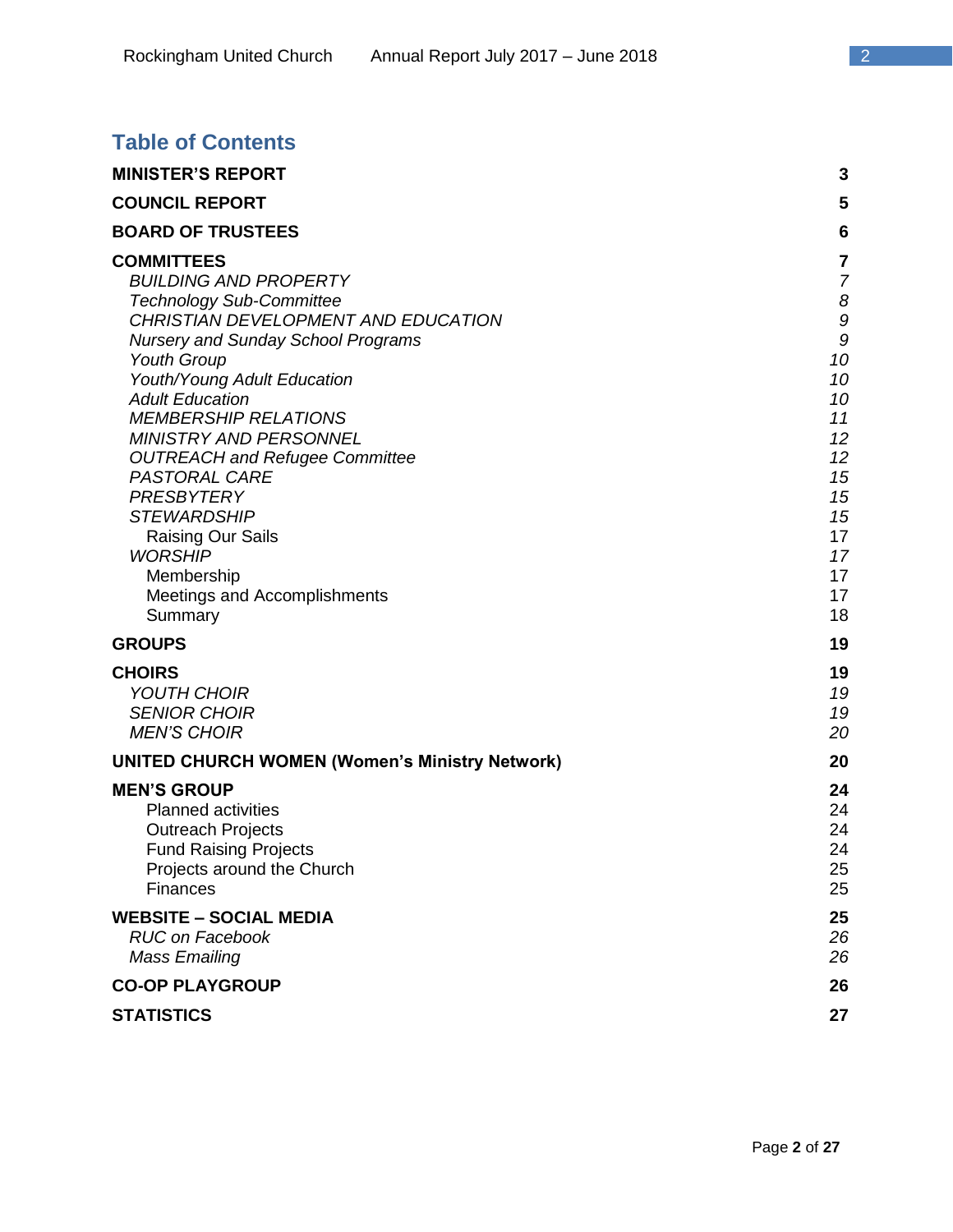# **MINISTER'S REPORT**

*Inch by inch, row by row Gonna make this garden grow Gonna mulch it deep and low Gonna make it fertile ground*

*Inch by inch, row by row Please bless these seeds I sow Please keep them safe below 'Til the rain comes tumbling down*

*Pullin' weeds and pickin' stones We are made of dreams and bones Need a place to call my own 'Cause the time is close at hand*

*Grain for grain, sun and rain Find my way in nature's chain Till my body and my brain Tell the music of the land*

Each year as I sit down to write my Annual Report, I search for a metaphor that speaks to me of the year that has been. This year David Mallett's *Garden Song* kept playing in my head and the more I thought about the life of Rockingham United Church in the year that has been, it was the metaphor of the gardener at work that continued to resonate.

Ours has been a year of diligently tending the garden of faith here at Rockingham and in the surrounding community.

Our Trustees and our Stewardship Committee have worked diligently to ensure we have the resources necessary for planting and nurturing a faith garden now and into the future. Our Trustees and Capital Campaign gardeners have been very intentional, and as a result, we are almost there in terms of the financial resources needed to replace our roof, even as our Endowment Fund moves slowly and steadily upwards. Like good gardeners, our Stewardship Committee have not been afraid to experiment with new varieties of plants alongside traditional staples: Octoberfest and Fundscrip, for example, each helping us to meet our Fund-raising goals.

The gifts and skills and commitments of our Building and Property Committee have enabled us to provide a garden plot that is accessible to all. The new glass doors now open to welcome long term perennials as well as those seeking to check out our spiritual food menu.

Our Christian Development Committee continues to oversee the nurture of seedling faith, while also providing opportunities for other plants to deepen their roots and produce the fruits of possibility and courage. The Friday morning Play Group reaches out to make a place for the tiniest of seedlings to stretch their limbs and delight in growing time.

Our Pastoral Care Team are vigilant care-giver gardeners reaching out to gently support those plants that are struggling amid seasons of their lives that drain their energy and leave them in need of special attention.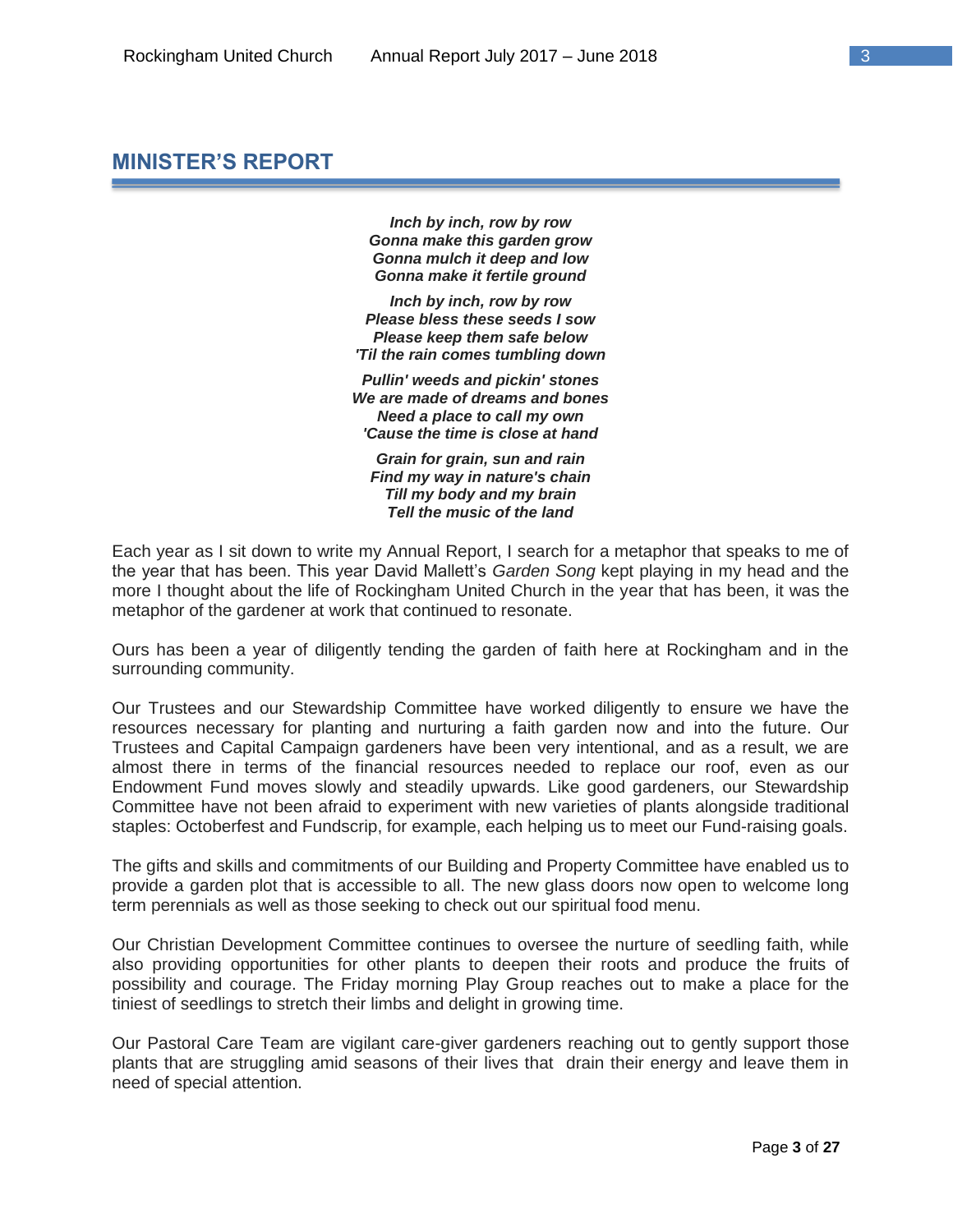It is the Worship Committee that seeks to ensure that this garden is a place of joy and delight, as well as a place of respect and remembrance. They are intentional in creating a garden that encourages the blossoming and the maturing of lives of faith that they may bear the fruits of justice and compassion and goodness for all.

As new plants arrive, diversifying the garden, Membership Relations reaches out to learn their names and ensure they feel welcomed and included.

Gathering together the men and women of the congregation in their respective seed plots, the Men's Group and the United Church Women, have provided support and fellowship for those who thrive as they are fed and pollinated by the gifts of fellowship and community.

Those amazing gardeners who have chosen to expand the edges of the garden in order that others may be fed and nurtured have provided an Outreach that has transformed us in a multitude of ways. I am praying that by the time this report goes to print, Haifa and Helen will have arrived in Halifax to join their family. We have also been persistently challenged to look beyond this community to the city we are part of and to the stories of those whose lives are often overlooked and ignored, and whose lives and potential are at risk of been drowned by the storms of life.

Overseeing the ministry team and the staff, the Ministry and Personnel Committee have guided our ministry and work as gardeners assigned a diversity of tasks. This garden continues to be richly blessed by the diverse talents of Sylvia, Kathy, Katie and Nichol. This year the decision to risk into the presence of an Intern has brought us the gifts and wisdom of David Atwood who has nurtured the spirit and soul of all who have worshipped with him, received pastoral care from him, or participated in one of his interfaith study groups. We wish him well as he goes forth to be ordained.

It is our Church Council that holds the vision for the Garden and I am grateful for the leadership of Ron and those Council Elders who continue to take time to reflect on the not yet, and who invite us to prayerfully consider what we need to be planting in order to continue to nurture the spirits of our sisters and brothers in faith.

A garden thrives as life's staples are enhanced by new varieties of seedlings. A garden thrives with the work of gardeners prepared to risk in planting and nurturing in new ways. A garden thrives when those same faithful compassionate gardeners dare to see the not yet. A garden thrives when gardeners attune their lives and their spirits to the vision of the Creator who has created each and all with Love to grow as blessing. May it continue to be so here at Rockingham United Church.

> *Inch by inch, row by row Gonna make this garden grow Gonna mulch it deep and low Gonna make it fertile ground*

*Plant your rows straight and long Season with a prayer and song Mother Earth will make you strong If you give her loving care*

**Rev. Debbie Aitken**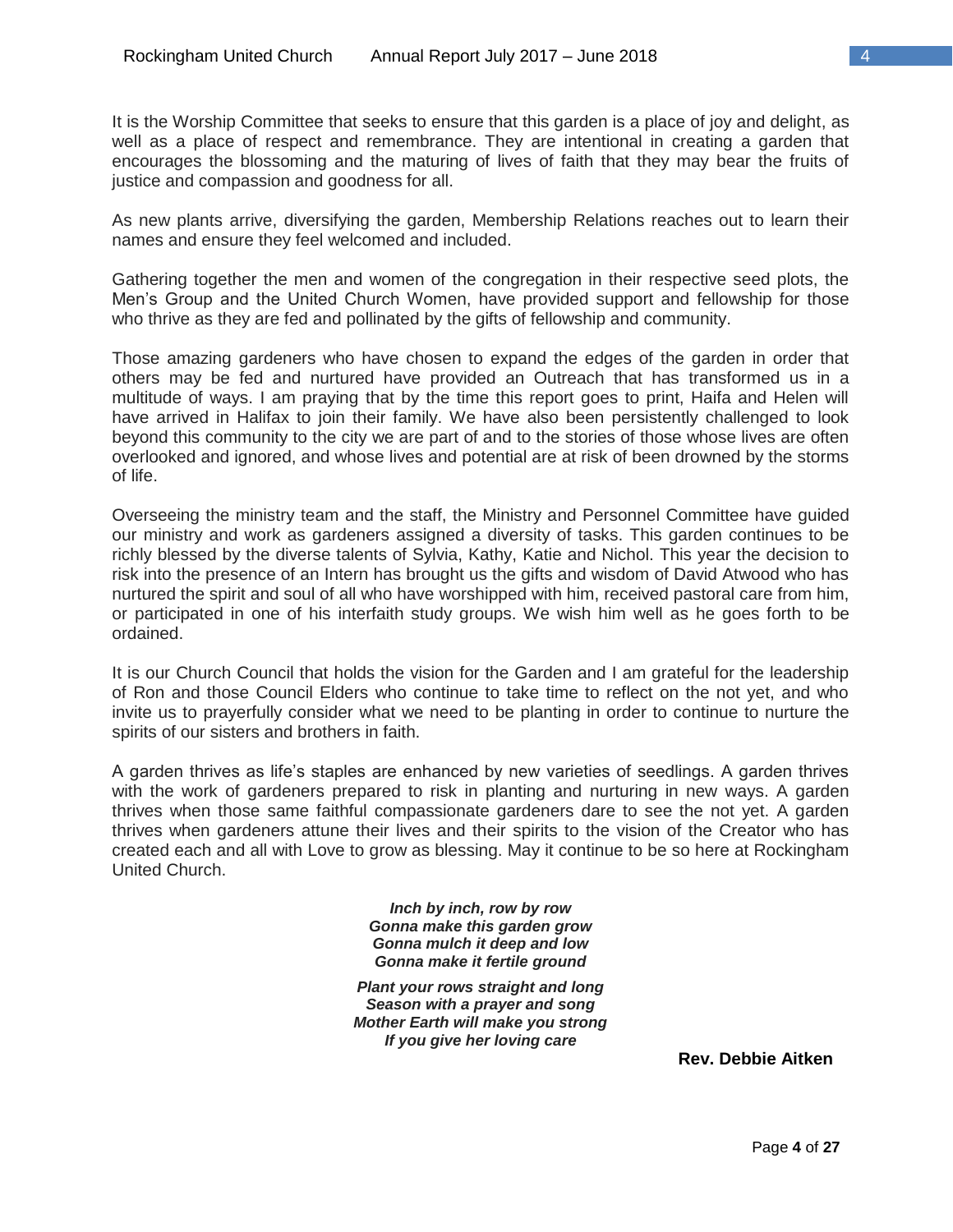# **COUNCIL REPORT**

Another full and wonderful church year is drawing to a close. Soon some of us will be opening cottages, spending leisure time with friends and family, perhaps travelling, playing golf, gardening, or just reading a good book. It is the time of the year when we look back on the past 12 months to recognize and celebrate the time we have spent together as a church family and look forward and reflect on the challenges and tasks that face us in the coming year.

As you read the Annual Report you will remember what a busy congregation we are. Of course our major focus is worship and we continue to be blessed with the work of the Worship Committee and Reverend Aitken. I am sure all of you will agree with me that in Worship and in all the activities of Rockingham United Debbie is inspirational, motivating, calm, wise, supportive and understanding. We are indeed blessed to have her.

It seems to me that Debbie is fond of challenging us to "risk", to go outside of our comfort zone. About a year ago an opportunity presented itself for Rockingham United to accept a part time intern. There were lots of questions as to how this might work; how such a person would affect Debbie's workload, how they would fit in with and add to our spiritual life, how we would find the funds to pay the salary and what we could offer in return. With Debbie's agreement we decided to go ahead. The result was that David and Margaret Atwood have been with us for the past eight months. What a positive decision that turned out to be. Their contributions to our church life have extended from worship, pastoral care, to the choir, the ministry of the drums, leadership of workshops, study groups, participation in Men's Group, children's time and attendance at committee meetings. I think the recent event honouring David and Margaret's time with us showed how all of us agree that taking the risk of offering David an internship at Rockingham United was well worth it. We all join in wishing David and Margaret well in their ongoing Ministry.

This year also saw the continued commitment of the Outreach Committee and the Refugee sponsorship group, who with our support are about to achieve the goal of seeing Helen and Haifa arrive from Syria through Lebanon. A giant leap of faith and hope, risking that coming to Canada will give them peace, security, and opportunity for a fulfilling life in this wonderful country that we are blessed to call home.

With a busy congregation such as ours we are aware that we are putting increased demands on our staff, in particular our Office Administrator. This has resulted in a workload that has far exceeded the hours we allocate for the job. Thus, with the advice of the Ministry and Personnel Committee we will be increasing the number of hours for this position; a step of faith and confidence in our future.

Another big step this year was the decision to rebuild the entrance to our church. A costly venture to be sure, but one that had to be done, and when the decision was made, we were given 50% of the cost up to a maximum of \$10,000 from the Hunter Fund. Under the guidance of the Building and Property Committee this project is nearing completion and again, I think most would agree that it has enhanced the appearance, function and welcoming nature of our building; a step of faith and confidence in our future.

A middle aged building such as ours has many challenges. In relation to this the next challenge that we face is that we are getting close to having to fix our roof. One just has to walk around the outside of the church and pick up shingles after a big storm to realize that this cannot be put off much longer. The Capital Campaign is nearing its goal of \$150,000, which is truly wonderful and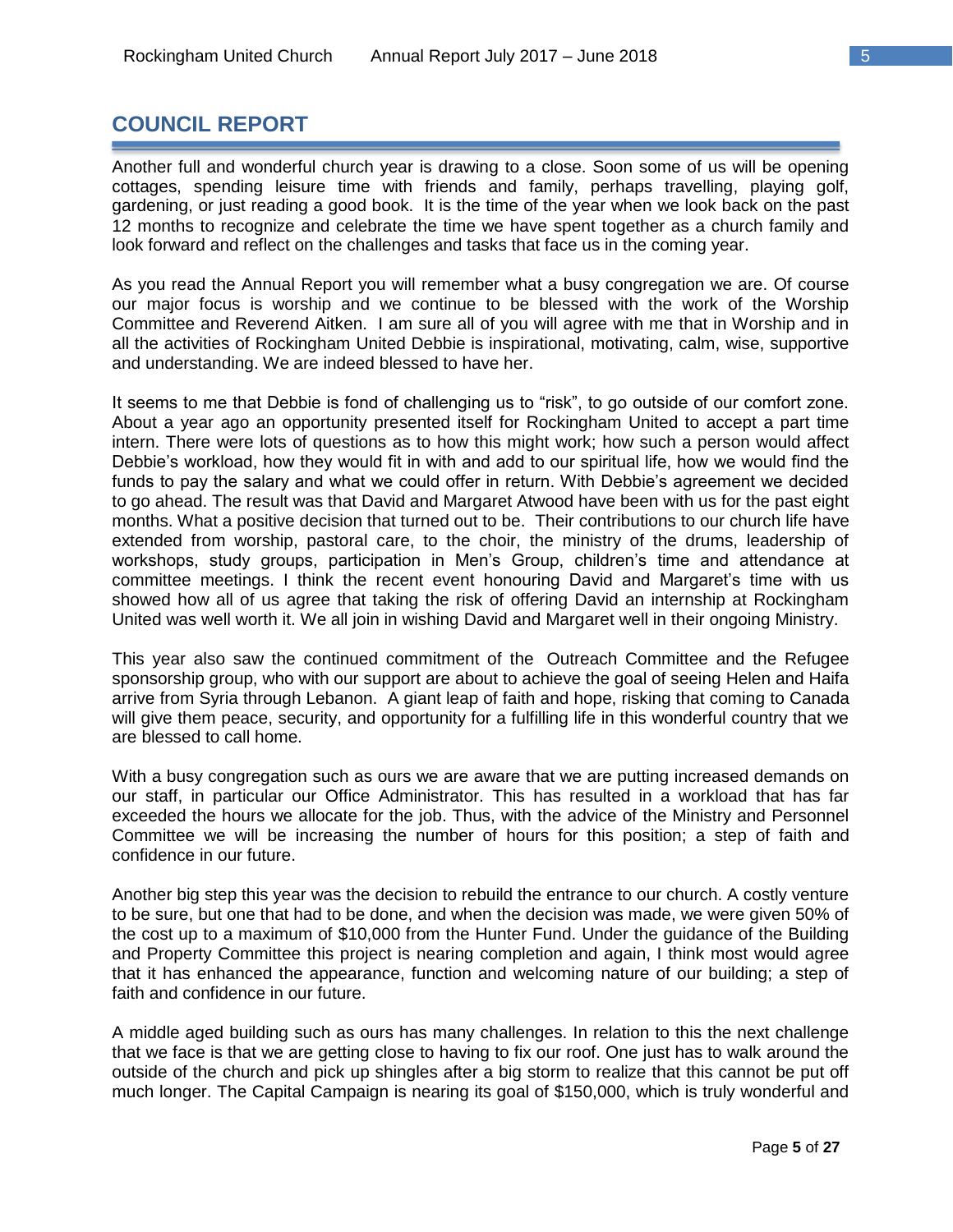a reflection of the good work of the Campaign Committee and your commitment to our church. The Building and Property Committee under the chairmanship of Colleen Rollings, with the assistance of Ray Mills has presented a Preliminary Roof Replacement Report to Council; they have looked at various options, including preliminary cost estimates and suggested a way in which we might proceed to ensure this very large, expensive and important project is completed in a cost effective, and timely manner. No decisions have as yet been made. If any who read this have any expertise to offer, Colleen would welcome their input. Our current roof is 25 years old so it has served us well; prices have pretty much doubled since that time; these are important decisions and we want to make sure we get it right.

Our Nominating Committee is very busy. Members of Council most of whom are Committee Chairs can only serve two terms of two years each before having to step down as Committee Chair and come off Council for a year. This gives people a break and also allows opportunities for new people to take the lead, with new ideas, energy and enthusiasm. So if Charlie Murphy or Jean Wentzell look your way please listen to the opportunity they are offering and give it your prayerful consideration. Next year we will have a new Secretary, and new chairs of Worship, Christian Development, Pastoral Care, Outreach, Ministry and Personnel, and Trustees. Some have already agreed to fill these roles, to you I say thank you and we will look forward to having you around the Council table. I would encourage all of you to consider getting involved in one of our committees. Each of us has much to offer. Participating is personally enriching, and very important to the health of our congregation. This is of course God's church but it is our job to do our part to take care of it.

So, with the activity of the Nominating Committee comes the time to recognize those folk who have completed their terms. These include: Gary Wilson, our secretary; Dianna Prest, our Chair of Worship; Heather Coady, our Chair of Pastoral Care; John McLearn, our Chair of Outreach; Nancy Lowery, our Chair of Ministry and Personnel; Sharon Ernst our representative from Membership Relations who stays on Council as the representative from U.C.W.; and, Santosh Lall, our Chair of the Board of Trustees. To each of these people I give sincere thanks on your behalf and on behalf of myself. I can say without reservation that I have really enjoyed working alongside each of them. Each has shown wonderful commitment and wisdom in their roles within the church and around the Council table, thank you.

Also attending their last meeting of Council for a while will be Joanne Perry as President of UCW; even though her term as president of UCW will not end until January she has to step down from Council so she will meet the requirement to be off Council for a year before she comes back on in June, 2019 as Chair.

If you have comments or questions please ask any of us on Council or anyone else who has written a report.

#### **Respectfully submitted by Ron Tanton Chair**

# **BOARD OF TRUSTEES**

The Board of Trustees (BOT) held three meetings during the last 12 months. The BOT continued to follow the checklist outlined in the United Church Trustees Handbook of Accountabilities (2013), particularly checklist items that are relevant to Rockingham United Church (RUC).

All information related to bequests, investments, taxes, insurance, risk assessment, repairs and congregational property and related matters was reviewed during the November 2017 and April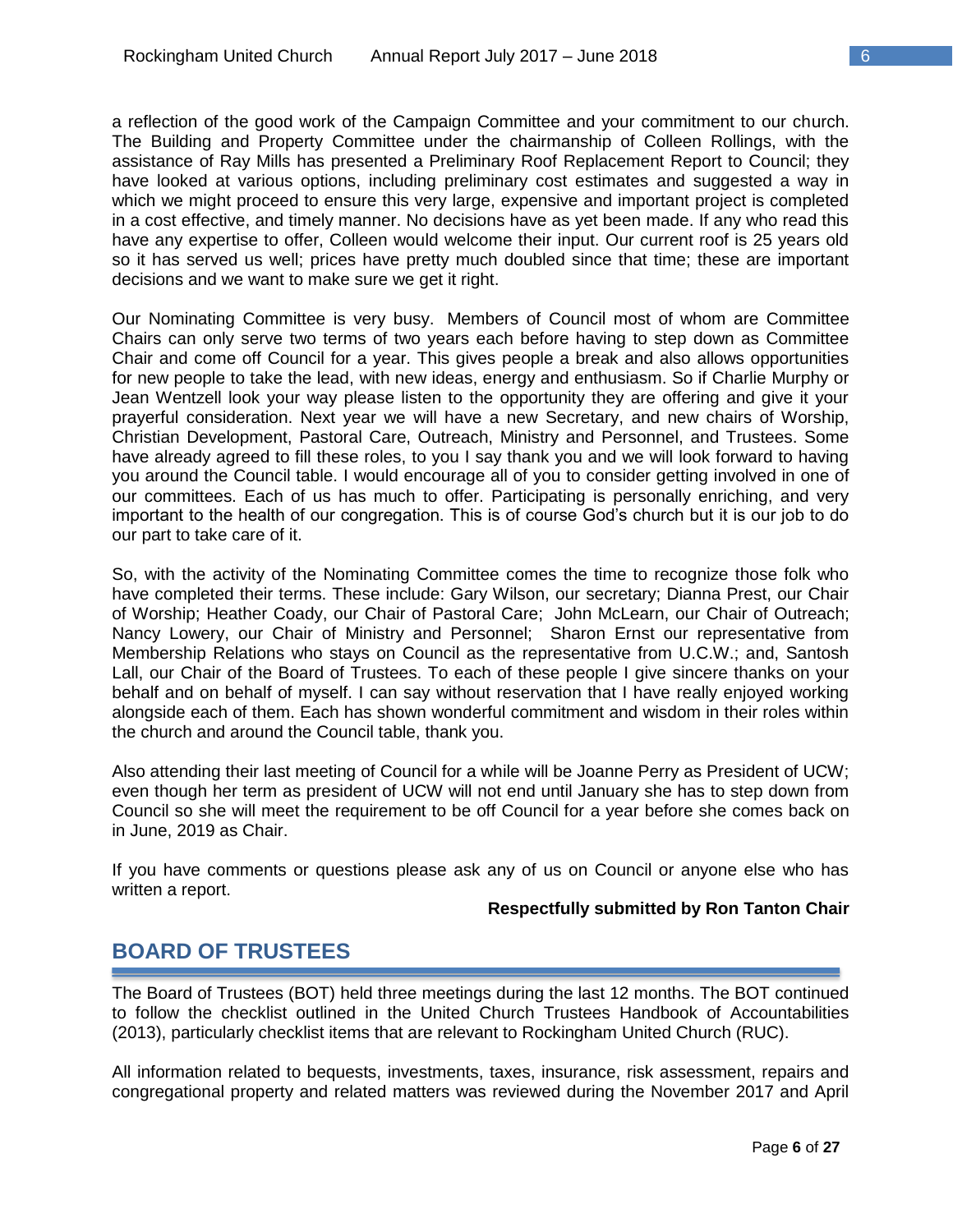2018 meetings. The current Endowment Fund balance is \$85,956. David Martin, a BOT member is co-chair (with Gaye Wishart) of the capital campaign "Raising Our Sails" which was launched in 2016 with a fundraising goal of \$150,000. To date, the congregation pledges are \$143,322. A BOT representative serves on the Finance Sub-Committee which manages the investment portfolio of RUC and ensures that various funds are appropriately invested.

The trustees of RUC received a property assessment of \$100,600.00 (9.58% of the total assessment value) identified as commercial taxable for the use of space by the Atlantic Montessori School. Rick Lowery and Doug Chaytor looked into various possibilities for an appeal of this assessment. After discussion with council members it was decided not to pursue an appeal. Although, the property assessment for 2018 is \$1,050,500 lower than the 2017 (\$1,085,000), the estimated tax bill for commercial use by the Montessori school will cost RUC about \$3,460.

The insurance coverage for RUC by Hub Insurance for 2018 is \$6,007.00, which is unchanged from the previous year. BOT continues to work with council on financial and other church matters.

#### **Respectfully submitted, Santosh Lall**

# **COMMITTEES**

## **BUILDING AND PROPERTY**

Committee members: Garner Hill, John Sutherland, Mark Thornton, Sandy Munro, Doug Redden, Paul Gorman, Chris Bona and Colleen Rollings (Chairperson)

The Building & Property Committee has completed several upgrades around the building over the past year. The major project was to install 4 new entry doors on the Narthax. This has provided a bright and welcoming entrance to our building. One door was equipped with an electric operator to improve our accessibility. A swipe card system installation is also underway at the front door to increase security of our building. The swipe card system can also be expanded to the office entrance door in the future. As well, new lights were installed in the 3 washrooms as well as new data cabling installed to enable technology upgrades.

The fire safety plan was reviewed and updated extensively. A fire drill will be planned in the future to test our plan. Planning continues for the roof replacement project. Materials and contract services options have been pursued and a summary has been presented to Council. Further work will continue on this effort in 2018.

Winter maintenance was continued as per past years to keep our entrance safe for our tenants and congregation. Maintenance issues within the building continue to be addressed as they are identified. A focus was placed on the sanctuary leading up to the Christmas season to replace light bulbs and polish up the pews. A secure area was constructed for the recycling and compost bins to avoid the bins being spilled during high wind storms.

A Technology Sub Committee was organized as our technology needs for our congregation usage and rental usage have outgrown our currently installed technology. A report from the subcommittee is included below.

## **Respectfully submitted, Colleen Rollings**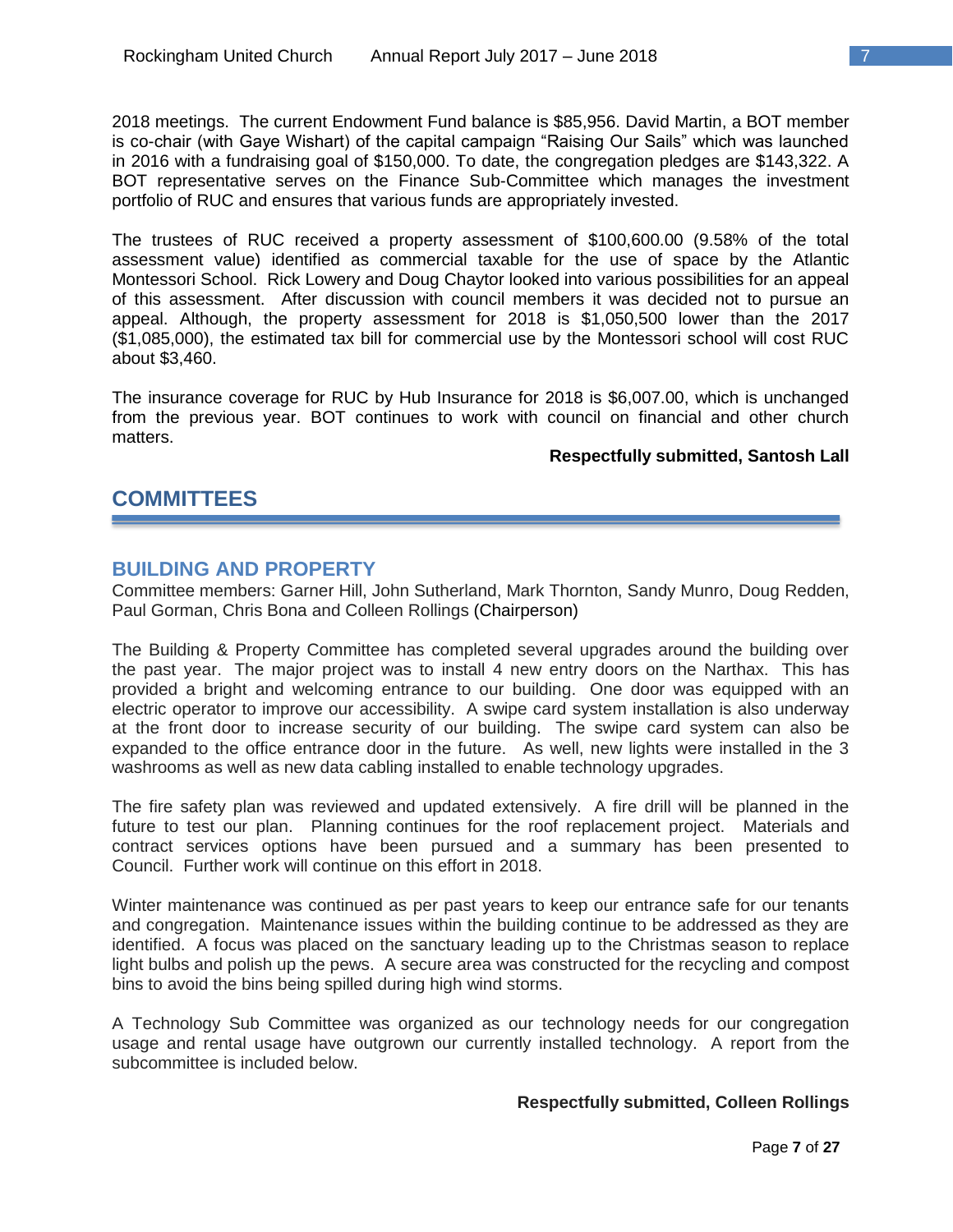# **Technology Sub-Committee**

After discussion by our Church Council a Technology Sub-Committee was form in February of this year. This committee is a sub-committee of Building & Property. The committee will liaise as necessary with The Worship Committee on technology matters in the Sanctuary, Narthex and with other committees as necessary.

#### **Mission**

The Technology Sub-Committee of Rockingham United Church will seek to adhere to our church's mission to worship God, share Christ's teachings, welcome all with love, reach out, work for social justice and to care for God's creation. (Paraphrased)

This will be done by promoting the use of technology to assist the operations of The Church Office, provide technological tools for our minister, council and all volunteers which will assist them to communicate with members/adherents, the wider church community and to reach out to the community around us. The committee will support technology in the sanctuary to enhance the worship experience; will support and enhance our church web page and expand the use of social media.

#### **Responsibilities**

The Technology Sub-Committee is responsible to the congregation through The Building & Property Committee and The Church Council for the following:

- Maintaining a technology plan.
- Providing staff and volunteers with technology training as required.
- Making recommendations concerning acquisition, implementation, maintenance, and upgrading of technologies.
- Communicating with ministerial personnel, administrative staff, Director of Music, Worship Committee & Building & Property Committee and ultimately, The Church Council.
- Preparing a budget for acquisition, maintenance and replacement of technologies to be considered by the Building & Property Committee and forwarded to Council for approval.
- Developing policies concerning the use of technology including computers, hearing assistance and audio/video uses in the sanctuary in consultation with the Worship Committee.
- Maintaining the security of networks, both wired and wireless used within our church
- Carrying out routine maintenance such as physically cleaning Computers and A/V equipment regularly to eliminate dust accretion.
- Determining the usable lifespan of computers or other digital/electronic equipment and associated software and plan for timely replacement, including consideration of changes in technology, methodology and philosophy of the Church.
- Determining the optimal applications and operating systems, considering cost, reliability and legal compliance.
- Obtaining and installing appropriate software.
- Carrying out upgrades as necessary.
- Maintaining records of software in use and where it is installed.
- Maintaining and enhancing our presence on social media as appropriate.

#### **Committee Membership**

Membership of this sub-committee would possess some understanding of any of the targeted skills needed, including but not limited to: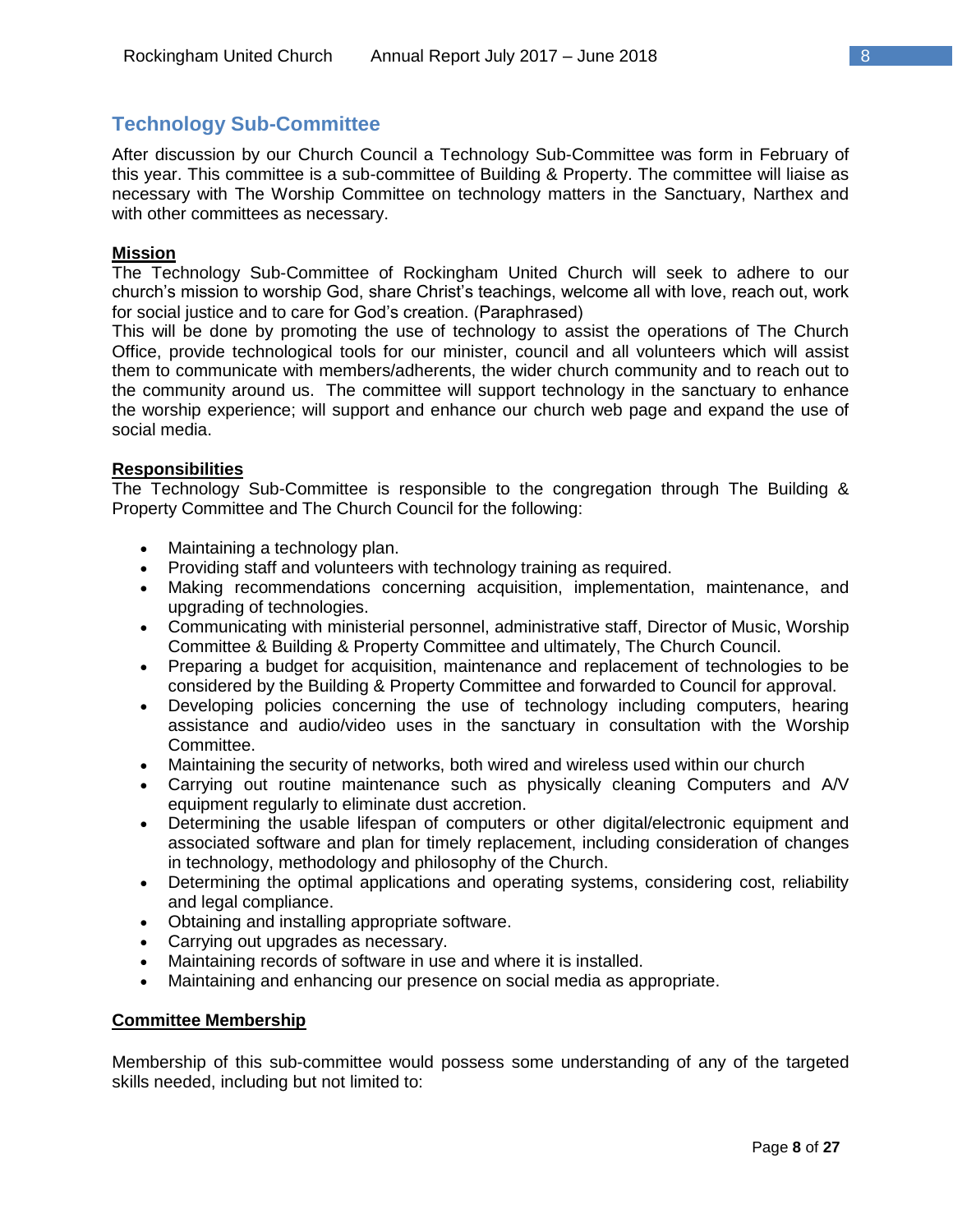- Microsoft Office Suite
- Microsoft Power Point slide preparation for Sunday worship
- Audio Recording Software such as Audacity
- Computer Networking
- PC Setup, Maintenance and Updating
- Secure Antivirus Software installed and maintained on all computers
- Software Installation
- Sound System maintenance and training of operators to get the best quality sound
- Ability and interest in enhancing our use of social media

#### **Sub-Committee Members**

| Geoff Doane         | -      | <b>Sound Specialist</b>                          |
|---------------------|--------|--------------------------------------------------|
| Don Hailstone       | $\sim$ | Networking, wired & wireless                     |
| <b>Shawn Silver</b> | $\sim$ | Server, Cloud Computing & Computer Maintenance   |
| Rodger Middleton    | $\sim$ | Chair, Website, Visual Presentation in Sanctuary |

## **Respectfully Submitted, Rodger Middleton, Chair**

# **CHRISTIAN DEVELOPMENT AND EDUCATION**

Members: Judy Whiteway, Claude Isaacs, Wendy Hawley, Rev. Debbie Aitken, Stephanie Gorman, Rachel Sutherland, Sharon Ernst, Madi Silver, Katie Cawthra (Chairperson)

# **Nursery and Sunday School Programs**

We have continued to have the designated space at the back of the sanctuary for anyone who would like to use, outfitted with rocking chairs, infant and toddler toys, a large mat, colouring supplies and playdoh. This is still a much loved space in our sanctuary and used often.

We have also continued to have our "Nursery" downstairs open each week for our youngest children, parents often accompany their children, but it is monitored by a volunteer. There is a new T.V. which is set up each week to stream the service from upstairs. We love to see families use this space, but this is not a replacement for the play area set up at the back of the sanctuary, our goal is to have both spaces readily available.

Our Sunday School has had a successful and happy year! I was the part-time employed Coordinator again this year. As done in previous years, instead of purchasing curriculum I wrote our own on a "semester" basis, based on our children's individual needs and their current "funds of knowledge" that they bring to our classes.

As discussed last year, we decided not to have a Kid's Korner at the UCW Christmas fundraiser due to low numbers as a result of the time change, but instead had the youth group participate in fundraising for the event.

We used online resources for our Christmas Pageant this year, and adapted found material to better fit RUC, the kids performed *A Super Christmas*!! This went very well, the kids all worked hard to make it a fun and memorable pageant!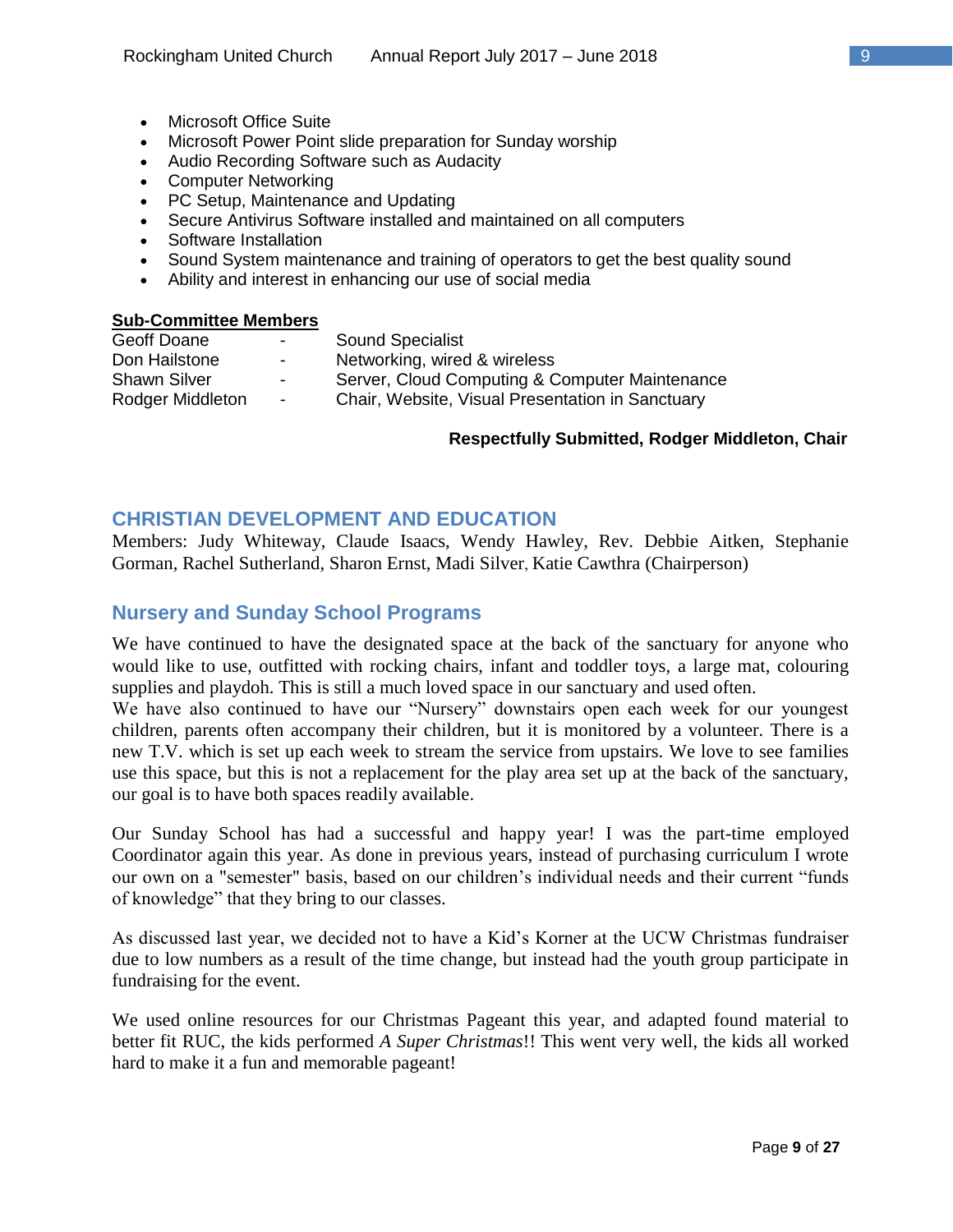This spring we had prepared about 50 treat and activity bags available to our children and youth who came to the Easter service this year, and everyone stayed together in the sanctuary for the family service.

We are very fortunate to have had many volunteers' help to make our year so successful, a very special thanks to Wendy and Judy for all they do!!!!

Our Youth-Led service and community BBQ will be held on June  $3<sup>d</sup>$ , our theme being Creation and Where We Come From!

# **Youth Group**

We had a fabulous second year with our newly organized Youth Group. We met every two weeks, with a few exceptions, and planned and facilitated many fundraising events this year, it was our committee's goal to become more community and outreach oriented. The youth raised money to donate to a family in need before Christmastime, they held a Christmas bake sale in efforts for UCW, they assembled 35 "Love Bags" for a Valentine's event for people in need, with help and guidance from Brenda and her mission work, these bags contained snacks, toothbrushes, toothpaste, socks, lip chap, and love notes for participants. The youth was also was very excited to make nearly 50 ham sandwiches for a men's shelter, with personal notes from RockingHAM, our youth are very "punny!" The youth group also enjoyed events such as Claude's famous scavenger hunts, games nights, movie parties, making and selling pretzels at the fall fundraising event, and also helping with the auction, they also enjoyed learning opportunities such as a missions work presentation put on by Brenda. Our much anticipated Year End Youth Sleepover was held last evening (May 26) with a Pizza Party, Movie, Games, Snacks, Flashlight tag, and of course waffle breakfast in the morning. We had 14 youth join this year for the sleepover, and had between 12 and 18 participants consistently during our meetings and events.

Thank you so much to all who have helped us this year, a special thanks to Claude, Mary Lou, Brenda, John, Kathy, Wendy, Judy, Sharon, and Madi, and everyone else who has helped with planning, monitoring events, and driving!

# **Youth/Young Adult Education**

As discussed last year, we had hoped to have a confirmation class in the near future, and on Mother's Day of this year we confirmed three youth (two from RUC)! Debbie worked so hard to plan for the confirmation classes, facilitate, and organizing times that worked for the youth, whom have very busy schedules! We have had many enthusiastic comments from the youth about what they were learning, and the morning they were confirmed was very exciting for them.

# **Adult Education**

We have been so fortunate to have David spend the year with us, he and Debbie worked together to put on series for adult education, everything always ran smoothly with them working together, but everyone especially enjoyed learning about other faiths and different ways of thinking about spirituality, these themes have been a main highlight this year.

# **GOALS FOR NEXT YEAR**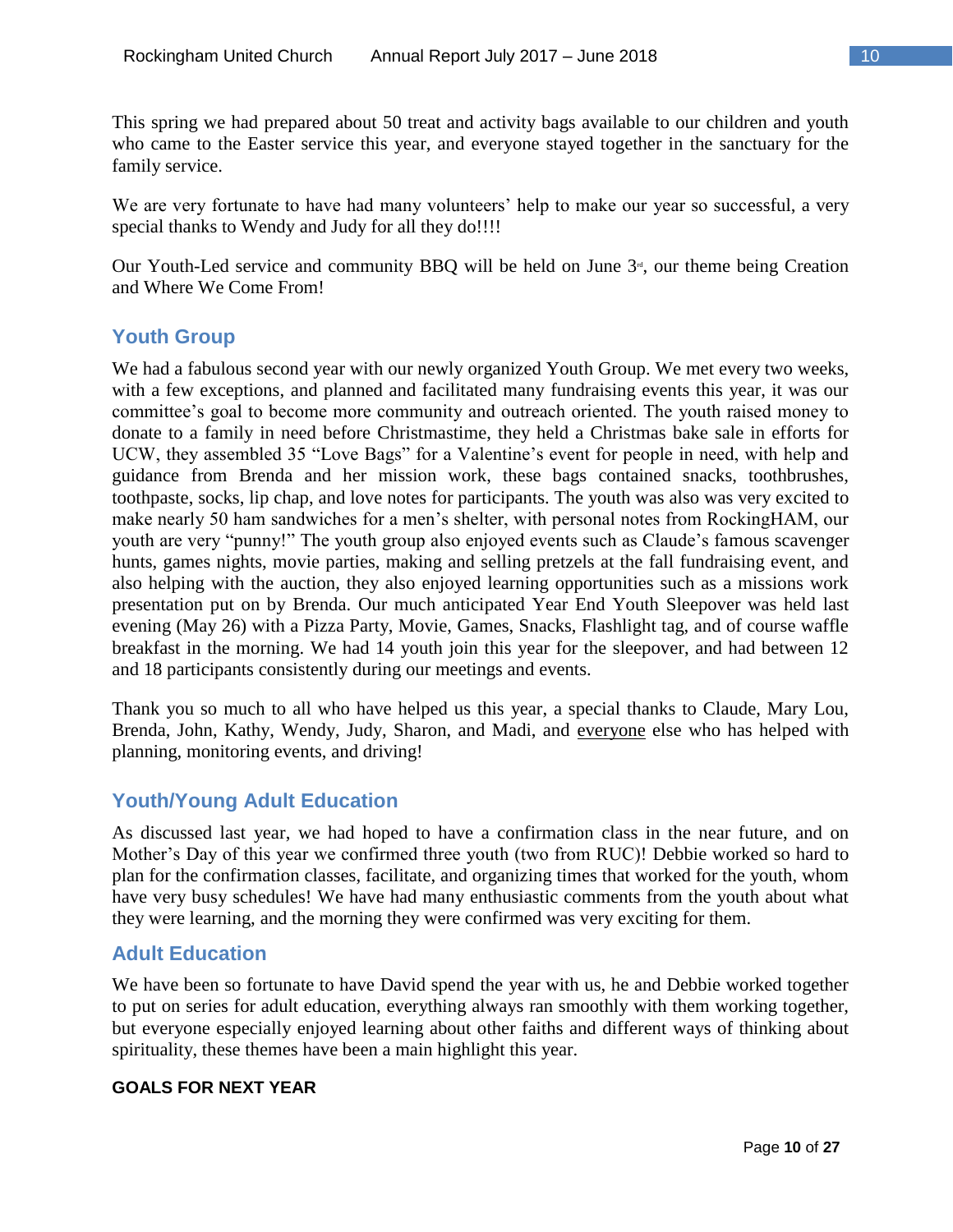- **Nursery:** Expand on the nursery resources, such as bringing in new toys, and continue to encourage people to use as they like. If we reach higher numbers, we will begin a search for more volunteers. Also, continue to maintain the children's space in the sanctuary.
- **Sunday School:** Continue to grow our Sunday School, and welcome all newcomers with warm and open arms.
- Youth Group: Continue to grow the Youth Group and ensure we are providing the youth of our community a happy and safe place to feel belonging. We **need** to strive to support and engage our youth, this has been made evident over and over again, throughout the long range plan, all CD meetings, and at council meetings, having the expanded employed spot has helped tremendously to ensure the right amount of time is being devoted to our youth.
- **Young Adult and Adult Education:** Continue with various study series and workshops.

It was a joy to chair the CD&E committee over the past few years, I am sad but also very excited to step back and assist and support a new chair for next year!

#### **Respectfully submitted, Katie Cawthra**

## **MEMBERSHIP RELATIONS**

Committee members: Vivian Coughlan, Sharon Ernst, Mary Lou Evans Isaacs, Eleanor King, Charlie Murphy, Noelle Murphy, Joanne Perry, Gaye Wishart and Jean Wentzell. Kay Youle is a Lifetime member. Also under Membership Relations are Webmaster: Rodger Middleton and Rockingham Reflections Editor Gary Wilson.

The Membership Relations Committee looks after Cup and Conversation three Sundays a month and obtains people to greet at the door every Sunday. We welcome assistance with these two ministries. We also maintain a supply of tea and coffee for the use of the congregation during the week as well as purchasing Just Us! coffee for Sunday's Cup and Conversation. We provide the juice for the Sunday School each week.

We started the 2017-2018 year off with our fall kickoff barbecue for the congregation. In December we provided snacks for two nights during exams for students at Mount St. Vincent University. The snacks are always appreciated by the students. The people who pass them out enjoy the event immensely. We hosted the Carols by Candlelight reception following the concert by our choirs.

We brought in the new year by having a gathering at Mary Lou's; a time of food and fellowship. We provided a birthday cake for Rev. Debbie and the Sunday School children made birthday cards.

Mary Lou provided cupcakes for Anniversary Sunday to accompany the lunch. On April 29<sup>th</sup> we hosted an event for David Atwood. The Pastoral Care Team provided the egg sandwiches and we made the others. Mary Lou provided a cake. It was a nice opportunity for members of the congregation to speak to David and Margaret. We will miss them but wish them well as David graduates and is ordained and starts his ministry career in PEI. On May  $13<sup>th</sup>$  we hosted a breakfast for the confirmation class and those transferring their membership to Rockingham United. It was a lovely gathering with more than thirty people in attendance.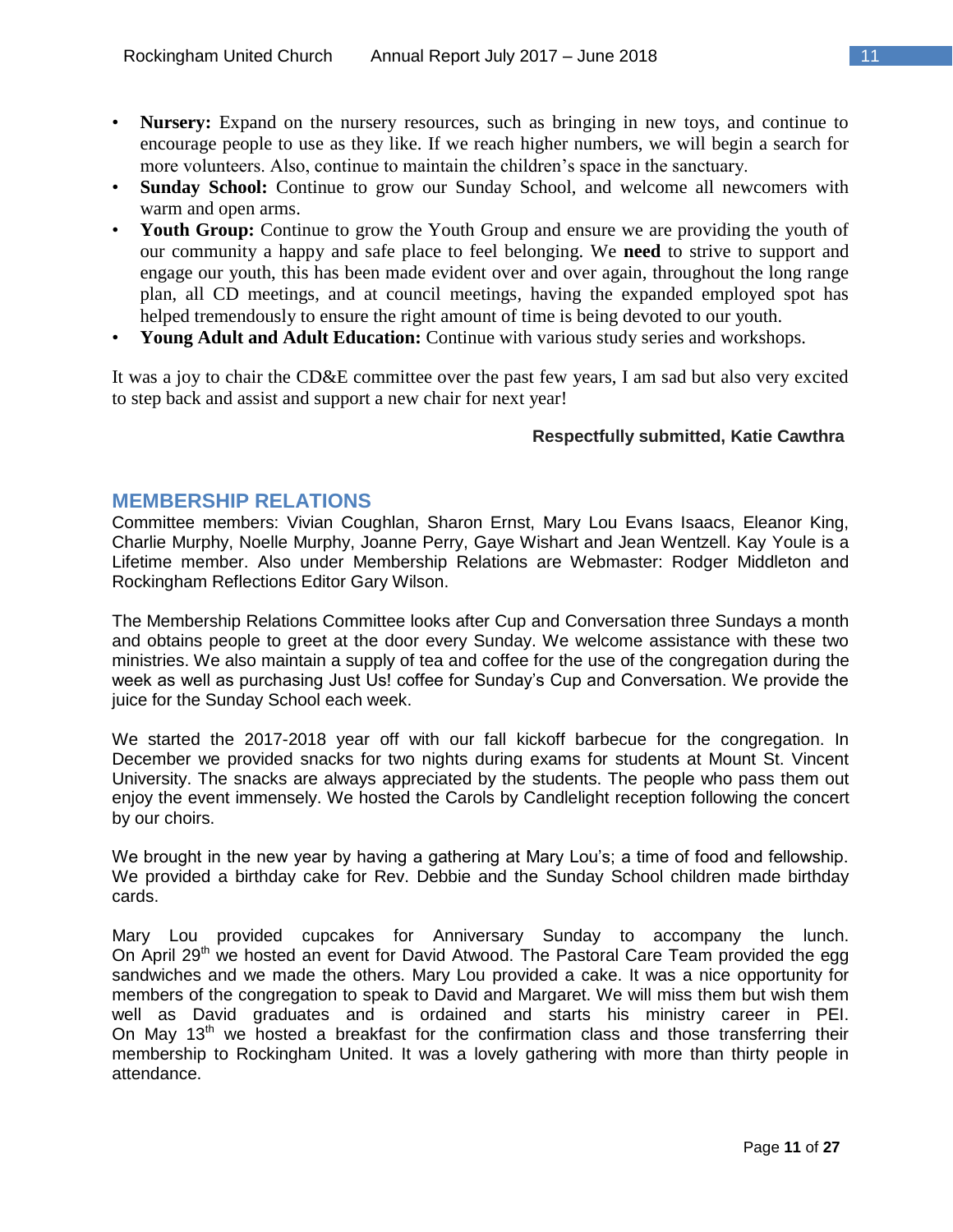On June  $3<sup>rd</sup>$  we will join with the Christian Development Committee to provide a barbecue following the Youth Led service. There will be games available for the children and young at heart.

We will close the year with a gathering at Mary Lou's on June  $24<sup>th</sup>$ . I would like to thank Sharon Ernst for representing the committee on Church Council. I will begin a new term in September.

#### **Respectfully submitted, Mary Lou Evans Isaacs**

## **MINISTRY AND PERSONNEL**

Members: Nancy Lowery (Chairperson), Barb Lall, Ken McLeod, Craig Sutherland, and JoAnne **Tanton** 

The Ministry and Personnel (M&P) Committee did not meet formally over the summer of 2017 but, when necessary, communication was maintained by email. A contract was prepared for Katie Cawthra who agreed to accept the new staff position as the Sunday School/Youth Group Coordinator for 2018. In July of 2017 two new manuals, the "Ministry and Personnel Committees: Policy, Procedures, Practices" and the "Resources for Ministry and Personnel Committees", became effective. There was also a new Ministry Personnel salary scale issued for 2018 and in the cases where a manse is not provided, the minister would now receive a single comprehensive salary that incorporates what were formerly referred to as "base salary and housing allowance". The deadline for moving to this new model is July  $1<sup>st</sup>$ , 2018. More policy updates to be applied to ministry personnel were issued several months later and were discussed at the November meeting of the M&P committee. Yearly police checks became mandatory and a new "Sexual Misconduct Prevention and Response Policy" required a renewal training course every five years. There was also issued a "New Policy on Workplace Violence and Harassment".

The Ministry and Personnel Committee met again on January 11<sup>th</sup>, 2018 to plan for the annual performance reviews. The United Church Ministry Personnel cost of living increase of 1.4%, effective January 1<sup>st</sup>, 2018 was applied to the salaries of the Minister, the Office Administrator, the Organist/Choir Director and the Sunday School/Youth Group Coordinator. The latest increase in minimum wage, effective April  $1<sup>st</sup>$ , 2018, was added to the Janitor's salary.

Prior to the performance review of the Office Administrator the M&P Committee did a complete assessment of the changes to the job description from 2013 to the present. As a result of the apparent increase in responsibilities it was recommended to Council that the weekly work hours for the Office Administrator be increased from 25 to a maximum of 35 hours. A new contract was prepared and will become effective September 1<sup>st</sup>, 2018.

#### **Respectfully submitted, Nancy Lowery**

# **OUTREACH and Refugee Committee**

This has been a wonderful year in many ways. It is my last report as Chair of Outreach as I come to the end of four years. It flew by very quickly and was rewarding in so many ways, if for no other reason than meeting so many people and dealing with many organizations.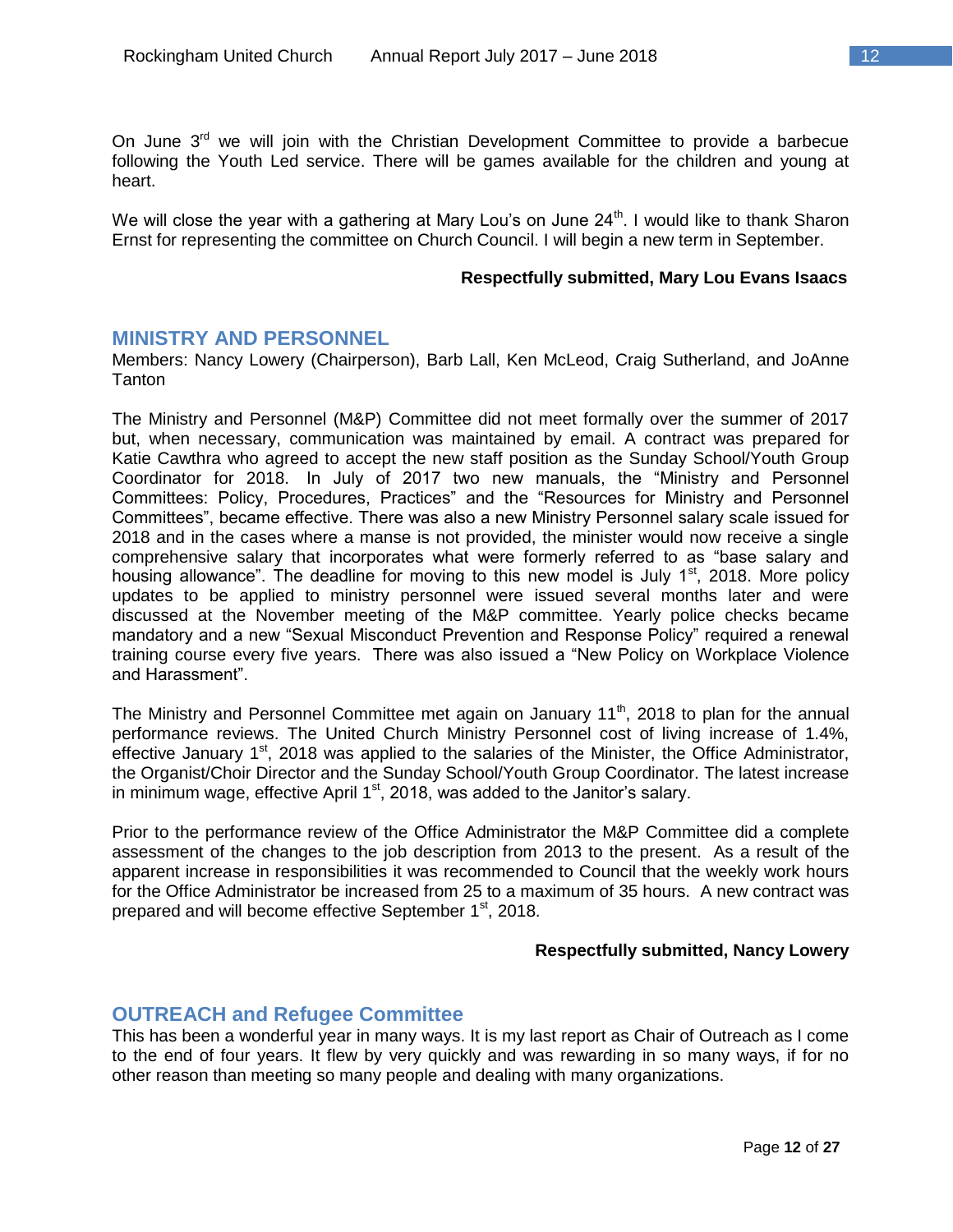This is the third year of an experiment to see if Outreach could continue to flourish without a specific committee as such but relied on people to take on activities of their choice. On the whole it has been successful, but it is suggested that some hybrid of this model whereby a few are permanent but only a small number is actually required. Generally, it has been found that people will rise up for a good cause as we have seen with the refugee sponsorship and our ongoing participation with the Provincial Private Refugee Sponsorship Round Table, our Outreach to Al Rasoul Islamic Centre and most recently to Shelter Nova Scotia, AIDS Coalition of Nova Scotia, Out of the Cold, Brunswick Street Mission and the Society. Just a thought as we explore other governance issues as we develop for the future.

This was a busy year in many respects. Efforts of the committee as a whole involved key initiatives including:

- a. Refugee sponsorship issues, ongoing;
- b. The White Gift campaign in November and December to support Metro Turning Point and the AIDS Coalition of NS;
- c. Participation in the Refugee Private Sponsorship of NS, ongoing;
- d. Outreach to the Al Rasoul Islamic Centre, ongoing;
- e. Community improvement campaign with Al Rasoul and the Ecology Action Centre, ongoing;
- f. Speakers Program, ongoing; and
- g. A Charitable Spring, ongoing.

Refugee Sponsorship has played a huge part in our overall efforts. We raised more than \$27000. In this effort. This focus has brought many people into the orbit of Outreach and many have participated in non-refugee related activities as well. It appears that after nearly three years of effort our family will arrive in mid-May. This has been a long-anticipated event and the start of an effort that RUC can deal with hands on, as opposed to the constant waiting and lack of information prior to this point. Few could have foreseen the wait and the constant requirement to adjust our efforts to meet new timings and conditions. This year also saw the arrival of Ghassan Kaseb in April as he was forced to leave Lebanon. We assisted by using some of the refugee funds to assist his travel arrangements. Our family finally arrived on 18 May 2018. This event saw a family to safely join together for the first time in more than seven years. The next twelve months should be a challenge but also rewarding.

The White Gift campaign in November-December has raised over \$2600. and provided more than 600 separate gifts for Shelter Nova Scotia and the AIDS Coalition of Nova Scotia. Over \$800. was raised this past year alone and over one third of those gifts.

We continued our participation with the Private Refugee Sponsorship Round Table under the chair of Liz MacBeth. We have been an active participant since its foundation. It has enabled us to both receive information and provide information as part of a network of over 110 separate and diverse groups.

Our efforts with Al Rasoul continue with the anticipated development of a community garden. Some special thanks should also be mentioned to Beth Wilson who has organized the Earth Day clean up at Dewolfe Park on 23 April. David Atwell's Genesis program was also a great event providing a further opportunity to reach out beyond our walls to other faith communities. It is hoped we can continue to build on these efforts.

The main event for Outreach was the panel discussion and question and answer event called "A Charitable Spring" held in the church hall at 7 PM on 18 April 2018. It saw a panel of five different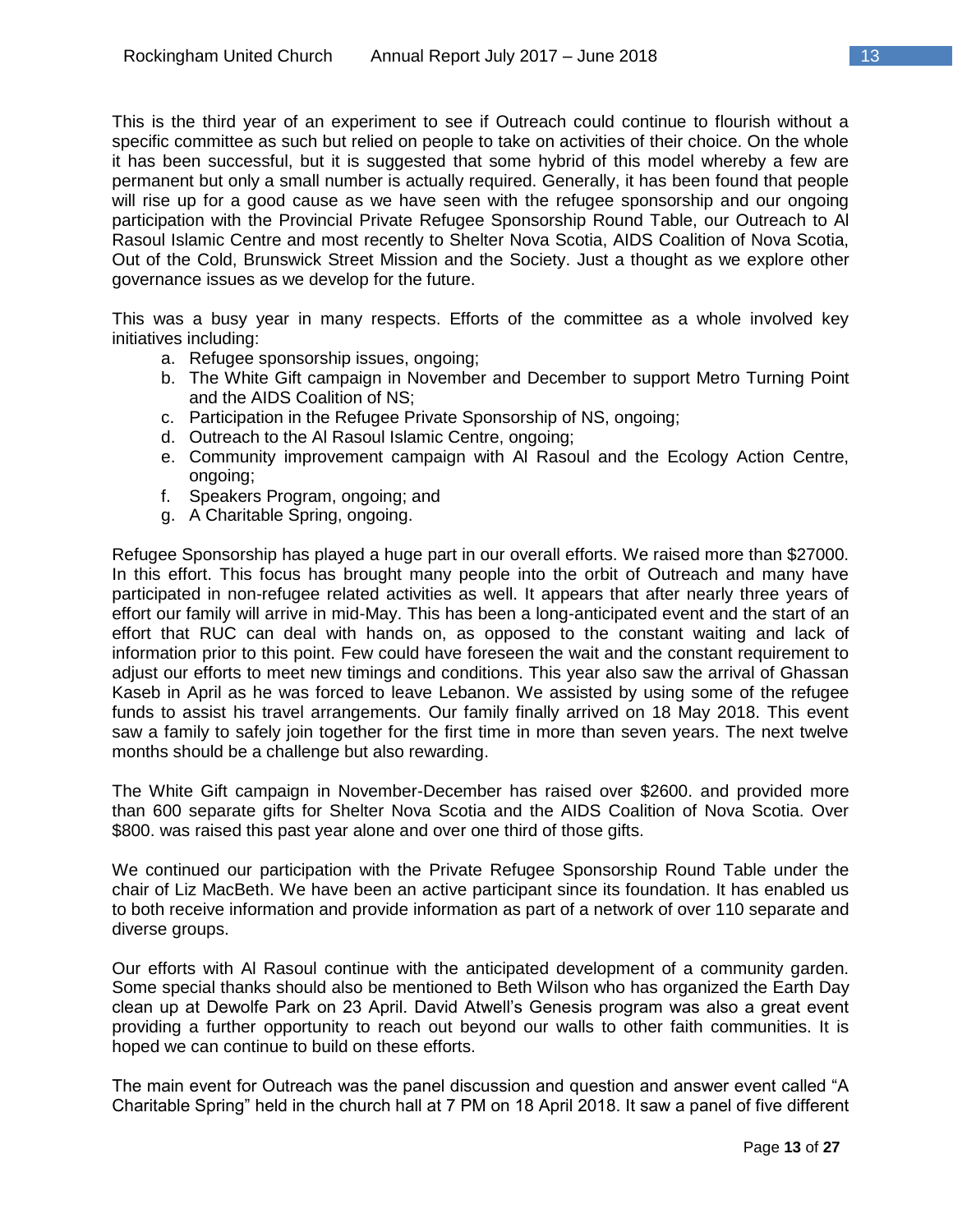charitable organizations brought together to discuss their organizations goals and future developments and their key issues. These organizations were:

- a. Shelter Nova Scotia Director Linda Wilson;
- b. AIDS Coalition of Nova Scotia Director Dena Simon;
- c. Brunswick Street Mission Director Sandra Nicholas;
- d. Out of the Cold Director Jeff Karabanow; and
- e. Society of Atlantic Heroes Vice-President Maurice (Moe) Muise.

The event had approximately 80 persons in attendance including MLA Barbra Adams Cole Harbour-Eastern Passage and District 12 Councillor Richard Zurawski. There were, as typical of RUC, a vast array of refreshments that were enjoyed during and after the event. Many people stayed to talk with the panel members and their staff.

The event raised more than \$1600 that was divided amongst the five groups equally unless the giver specified a particular group. I have to publicly express my deep appreciation to the many volunteers who selflessly baked and prepared the food, did the set up and tear down as well as participating in the actual event. Special thanks should be given to Geoff Doane for his outstanding support with his sound system and recording of the event. Sylvia Thorne was simply outstanding in her support administratively and for her ideas and creativity. Two other people who also deserve mention, Liz MacBeth of the Provincial RoundTable on private refugee Sponsorship who assisted wherever she could including set up and tear down and Mr Joshua Young who did any job we set for him as well as taking pictures and video of the event. Mr Young has been of assistance in trying to find work for Nader Kaseb and is continuing to work on this issue with us.

One piece ithat s nearing completion is our first short film as RUC. As you are aware, most of the session was filmed and sound recorded courtesy of Josh Young and Geoff Doane. Joshua Young, a former director at DHX and film producer and Geoff has been a sound man for over 35 years; they have been instrumental in trying to get the basic messages out from each organization based on the event. It is our first foray into You Tube. We have tried to keep it to about 12 minutes as we thought any longer would be too long and people wouldn't watch. I have to do the introduction piece again, (I was too long winded … a constant problem for me.) I will send it out to you before it goes live so you can turn it off if necessary. Josh and I tried to make sure the basic messages are intact but…I would rather have your OK up front. I am hoping to have a relatively finished product this week for your review. Any mistakes or omissions are mine not Josh's or Geoff's.

I would also like to mention other groups, although not officially part of Outreach, that have done amazing work which was in fact an Outreach effort of the finest kind. This includes the Men's Group support of Metro Turning point and the Breakfasts at Brunswick Street. The UCW for their outstanding support for virtually everything but also for Shelter Nova Scotia. The Munro family for their spectacular support for Brunswick Street Mission and the MS Society. The Youth Group for its ongoing efforts to both learn, being active and providing new opportunities for youth (not only from our Congregation) with Katie Cawthra. It is a great overall effort by the church as a whole and supports our efforts as an active and outward looking church.

This concludes my last annual report. My sincere thanks for the support I have received in the past term to everyone. I could not have pulled off many of the events and activities without the support of everyone.

#### **Respectfully submitted, John McLearn**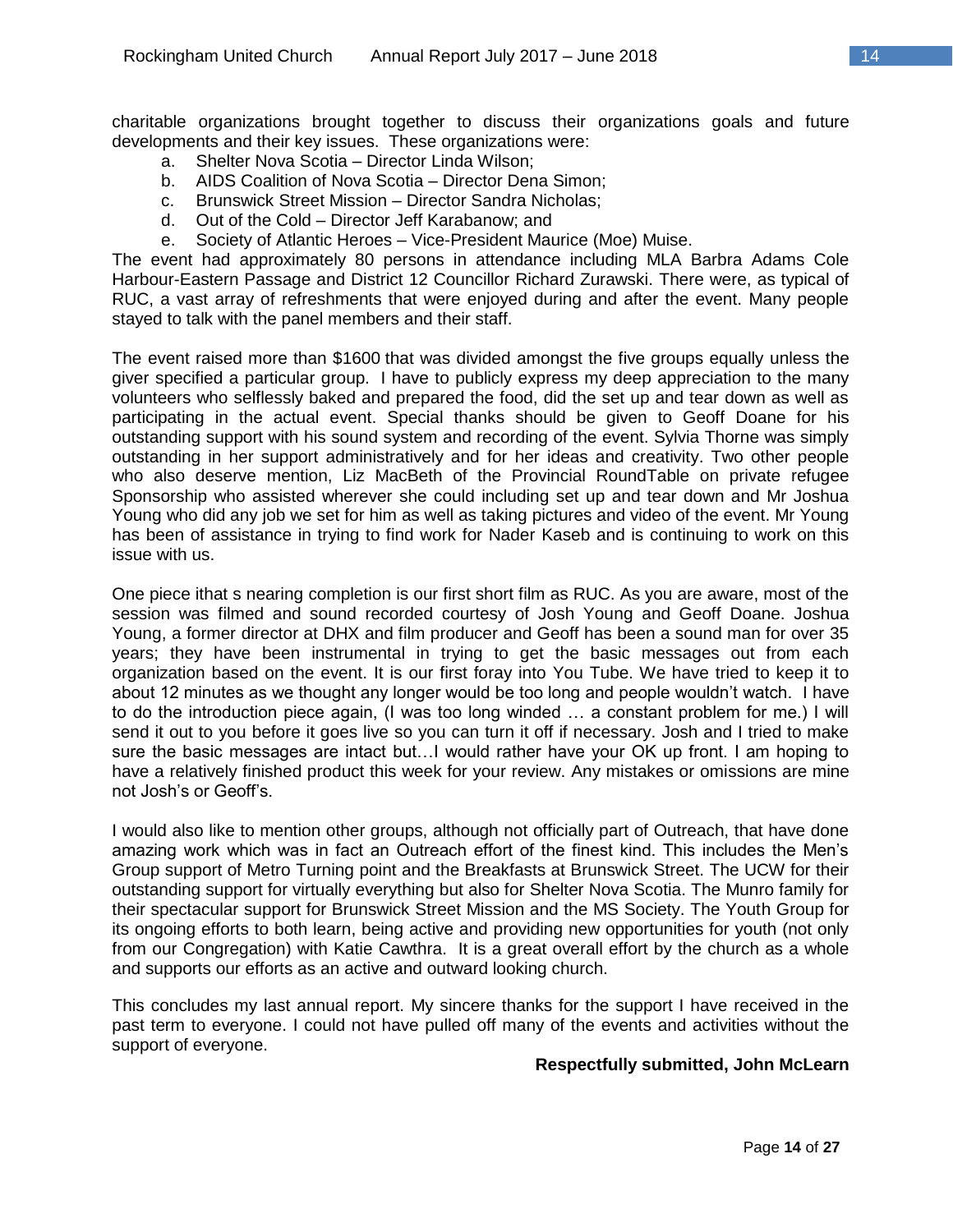# **PASTORAL CARE**

Members: Heather Coady (Co-ordinator), Barb Lall, Charlie Murphy, Doreen Martin, Eleanor King, Gerry Butler, Hazel McLeod, Jan Mills, Janet McMurtry, Jean Wentzell, Joan Munro, Lynda Pentz, Diane Ward, Rev. Debbie Aitken

We were pleased to welcome David Atwood this year. He joined us as part of his intern ministry with RUC.

The Pastoral Care Team provides support to members of our church community, especially during times of difficulty, illness and death. We make hospital, nursing home and home visits as needed and provide communion to shut-ins. Cards, notes and telephone calls are also an important part of the support we bring to our church family. We celebrate those who have reached the age of 90 and over with tea, treats and flowers and those between 80 & 90 receive birthday cards. We send cards for special anniversaries, 50, 60 & over years. Cards sent this year averaged 65. We also acknowledge significant events in the lives of our members through our Rockingham Reflections. We assist Rev Debbie with worship at Parkland Clayton Park, once a month, September to June. On average we offer support to 35-50 members of our congregation each month. We appreciate information that helps us update our birthday and anniversary greetings and other information important to our church family.

We meet once a month, with the exception of July & August. The work of the pastoral care is ongoing throughout the year and **always in a confidential setting.**

Since our last report we said goodbye to our long time member, Jean McIntyre, she will be missed and we thank her for her caring support. Our thanks as always to our Rev Debbie for her continued support of this important part of our RUC mission.

#### **Respectfully submitted, Heather Coady**

# **PRESBYTERY**

RUC Members: Rev. Debbie Aitken (Clergy), William Dodsworth (Lay Member), William Jost (Lay Member)

Full Court Meetings of Halifax Presbytery were held at CFB Stadacona (June 2017), St. Luke's United (September 2017), Bedford United (January 2018), Woodlawn United (April 2018) and St. John's United Fall River in May 2018..

The main business of the meetings was church reorganization which will take place on January 1 2019. There will be 16 regions with no presbyteries or conferences. This could change as the final vote will be held at General Council 43 which meets in August 2018.

#### **Respectively submitted, William Dodsworth**

#### **STEWARDSHIP**

Members: David Carmichael, Lynn Knapp, Brenda Munroe, Charles Murphy, Beth Wilson, and Sandra Taweel (Chairperson)

Our first meeting of the year was held in early September with two new members present. With seven eager participants we mapped out our plans for the year. Lynn Knapp generously agreed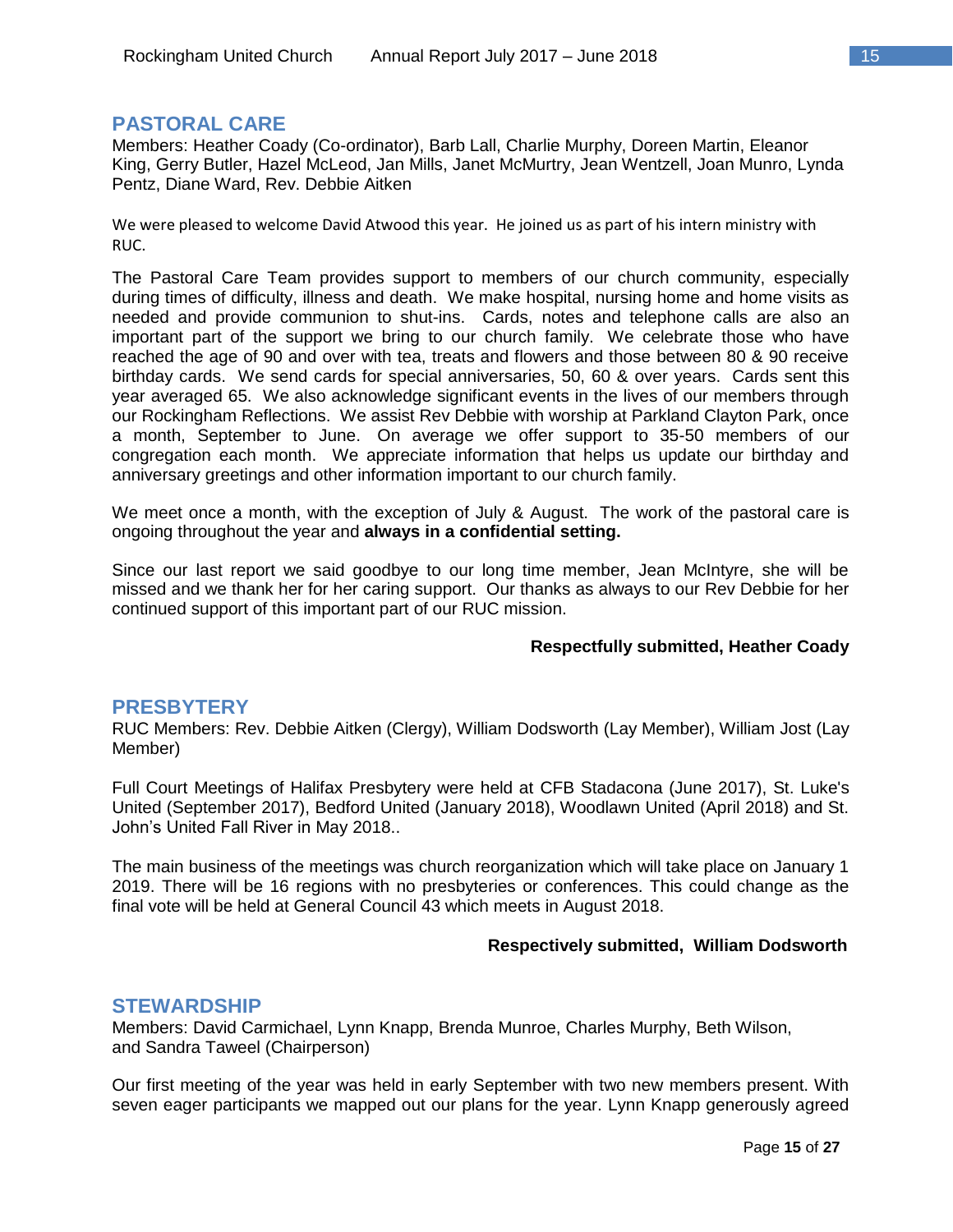to continue to organize the Fund script campaign. David Carmichael agreed to soldier on and organize the after church counters.

The first Stewardship event held was an Octoberfest party. We served Octoberfest sausage on a bun with all the "fixins" and German Apple cake for dessert. David Carmichael manned the bar which served Root beer, Ginger beer and butter beer. After supper there were some fun events, a Chicken dance contest, beer barrel bowling and a goat milking contest. We send many thanks to Rick Mercer who promoted our event on his national show. Thanks also goes out to Lauren Knapp who was our official photographer and organized the photo booth. This event raised just under \$2000.

November is Stewardship month at Rockingham United. The theme of this year's campaign was "The realities of maintaining our church building". Once again the congregation was encouraged to participate in the PAR method for weekly offering. Thank you to the committee members who helped prepare the Stewardship letter and hand distribute it to many members of the congregation.

At our December meeting we had a fun morning organizing the Christmas letter for distribution and once again thanks goes out to those committee members who hand delivered these letters to the congregation.

In January we decided to combat the winter doldrums' with an old time music night. The Bedford Fiddlers donated their time and talent for the evening. There were a large group of players with various musical styles. Many members of the congregation attended as well as a number of Bedford Fiddler groupies who enjoyed dancing to their music. The hit of the night was a very talented lady playing the Ugly Stick. Light refreshments were served and we made a profit of \$750.00

To warm up the cold days of February we joined with the worship committee to host a Soup Luncheon. This luncheon was immediately following the Sunday service. It was very well attended and a warm time of fellowship was enjoyed by all. \$423.85 was realized by this event.

As April arrived and people began to long for spring we decided to hold and event with a spring theme and so Tea and Terrariums was born. At this event participants were provided with plants, containers, soil and decorations. Then they were instructed as to how to properly plant a succulent or tropical garden in a pot. Many members of the congregation, as well as a group of Red Hat ladies attended. It was also nice to see several members of the surrounding community attend. It turned out to be a very fun event and many people enjoyed their refreshments while admiring each other's projects. This event raised \$446.94.

Our last big event of the year was a Time and Talent auction. I would like to take a moment to thank all of the congregation members who kindly donated many wonderful items and imaginative talents. It was a fun evening of playfully competitive bidding made more enjoyable by our enthusiastic auctioneer Graeme Sweet. Many thanks also go to Sylvia who went above and beyond to keep us organized. At the end of the night we had raised almost \$5000.00

All of the committee members put many hours into delivering what we hope were enjoyable events that brought the congregation together and in a fun way generated funds for Rockingham United.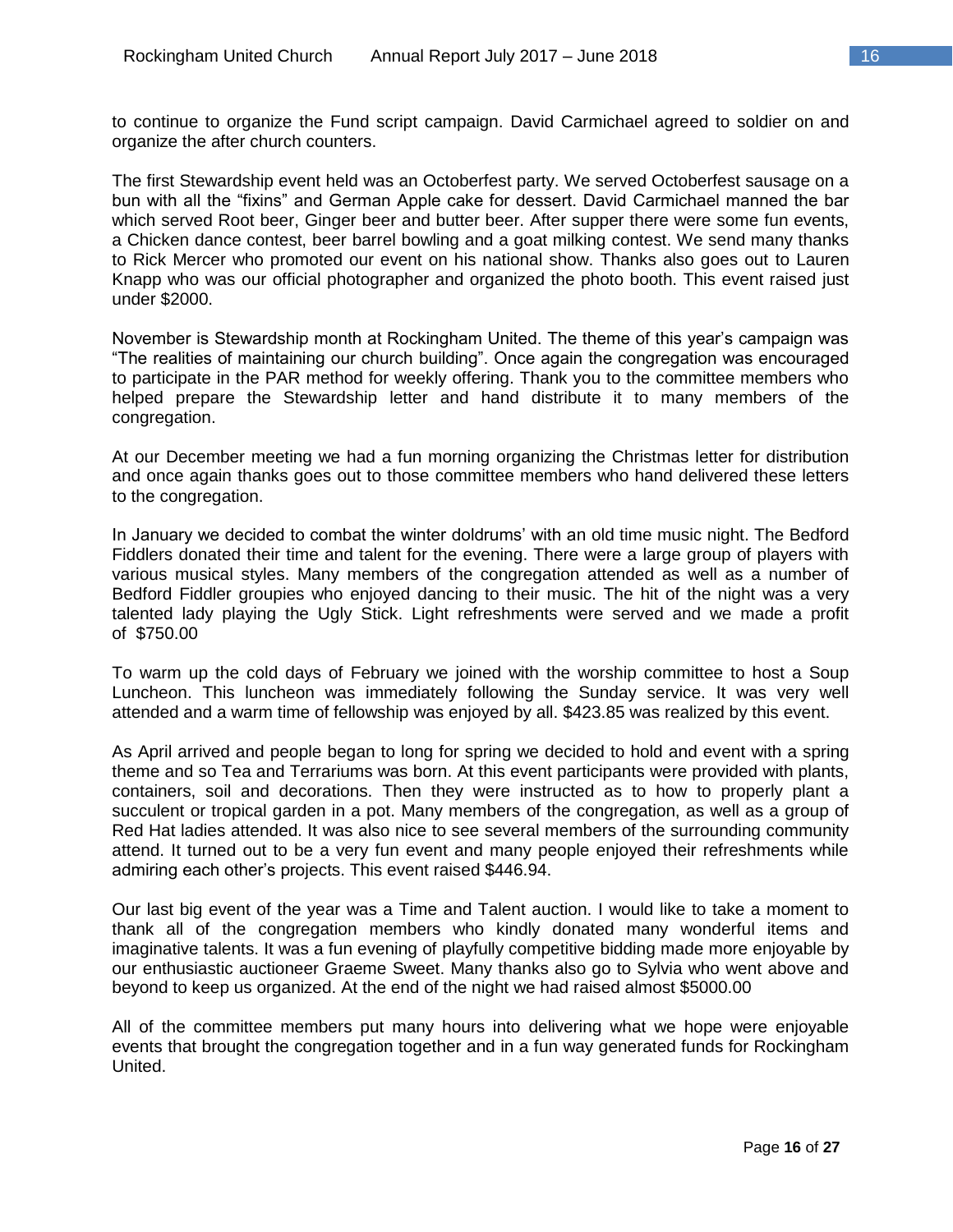I would like to recognize the invaluable aid provided by Rev. Debbie and Sylvia. They were generous with their time for my many questions and an invaluable resource for all our events.

#### **Respectfully submitted, Sandra Taweel**

## **Raising Our Sails**

Members; Gaye Wishart and David Martin (Co-Chairs), Doreen Crick, Lynn Knapp, Santosh Lall, Steve MacMurray, Kim Silver, Craig Sutherland, Jean Wentzell, Gary Wilson.

"Raising Our Sails" is a sub-committee of Stewardship, and was officially launched on May 1,2016, in order to raise the sum of \$150,000 to help pay for the eventual replacement of the church roof. During personal visits, we are soliciting pledges over a three year period, and have had a very positive response from the congregation, with \$130,000 in pledges received to May1,2017. Our visits are providing a great opportunity for relationship building, and we look forward to continuing the program over the next year. For those we are unable to visit, an information package will be mailed out, seeking financial support.

#### **Respectfully submitted; David Martin and Gaye Wishart (Co-Chairs)**

#### **WORSHIP**

Members: Rev. Debbie Aitken (ex-officio), Dianna Prest (Chairperson), David Clare, Sandra Allen, Anne Forbes, Pam Roddick, Shelley Snair, Joanne Perry and Kathy Stone (Music Director)

#### **Membership**

This year the Worship Committee welcomed intern David Atwood into the Rockingham family. David blessed Rockingham United Church Worship with his many talents including his drumming skills, his leadership skills, his sermons and his connection with the children & youth during children's time. We wish him all the best as he continues his spiritual journey as York Cove pastoral charge in PEI. We want to thank the many contributions of our members. David Clare and Sandra Allen for representing Worship Committee and taking care of the duties for our funerals. Sandra Allen for taking care of the banners in the sanctuary. Anne Forbes for looking after our Communion and gathering Communion servers and Scripture readers. Joanne Perry for assisting with announcements. I'd like to thank David Clare, Joanna Perry, Sandra Allen, Shelley Snair & Anne Forbes for participating in the Laity Worship services. Thank you Rev. Debbie Aitken and Kathy Stone for our wonderful Sermons and music in Worship. Thanks to Hugh & Carolyn MacDonald for their care of the Christ Candle. Thanks to Karen Middleton for gathering candle lighters for worship. Thanks to the Audio Visual Team for their work during Worship. Thank you to the greeters, ushers, communion servers, and candle lighters who welcome and serve our congregation during Worship. Thanks to all those who help behind the scenes decorating the sanctuary and assisting in worship services. All have given of their gifts, time and talents during this past year.

# **Meetings and Accomplishments**

The Worship Committee met on the first Tuesday of the month except for a couple of times where a later week and/or time met our committee needs better. The committee continues to be a living breathing entity that has vibrant discussions as we reflect on previous services, plan future services and discuss needs and wants of the congregation. We continue to incorporate the Long Range Plan initiatives for Worship as part of our monthly agenda and discuss in every meeting.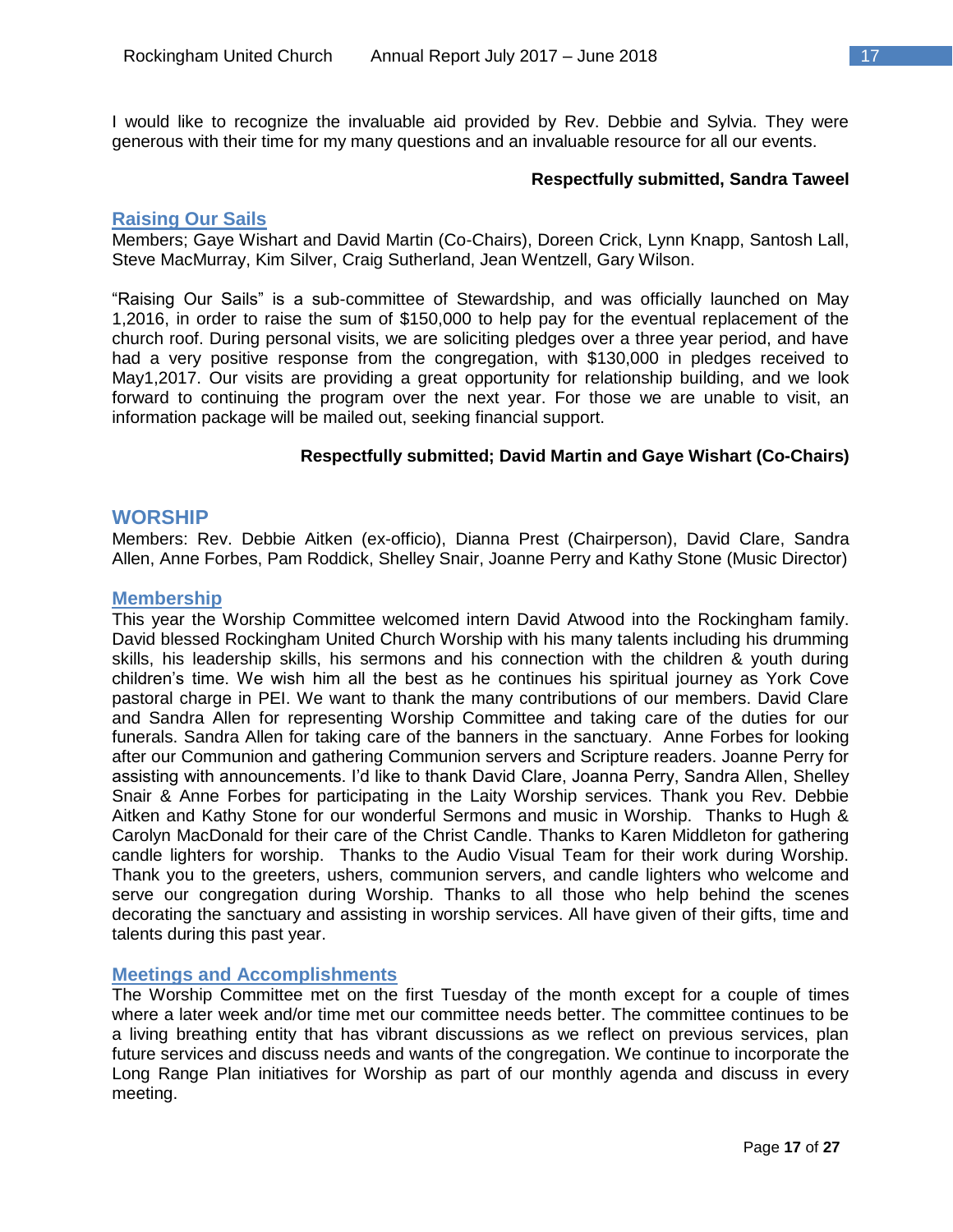The following is some of the services and accomplishments that the Worship Committee planned, presented and/or supported in the last year:

- Shared services with Fairview United in July and August as well as shared Ash Wednesday & Maundy Thursday Services with about 30 people attending each service.
- Special services such as Remembrance Day, Baden-Powell Scouting Sunday large attendance of Scouts & Guides, Anniversary Sunday Café in the church hall, special drumming by David Atwood & the Youth and Hilary Brown cellist performance in Worship
- Rev Debbie led An Advent Space for slowing down and David Atwood led Genesis: A Living Conversation during Lent that brought together many faiths at many places of worship in Halifax including RUC, Al-Rasoul Islamic Centre and 2 synagogues.
- Volunteers decorating of the church during Thanksgiving, Christmas and Easter time. David Atwood and members of the congregation for making Bermuda kites for Easter Sunrise service.
- We had dedication of the new doors at the front of the church which also led to conversations of improving the Narthex over the summer months and making it more welcoming .
- The Youth of our congregation have really stepped up by participating in Worship once a month and serving Communion to the congregation
- Technology Sub Committee formed through meetings with Worship, Office personnel & Building and Property. This committee will fall under Building & Property

## **Summary**

Throughout the past year we celebrated 3 Confirmations and 7 transfers of memberships in Worship. We had 4 weddings & 2 baptisms. We also experienced the grief of losing a loved one with 10 funerals. We lost mothers, fathers, brothers, sisters and friends. All who enriched our lives at Rockingham. In their memory we strive to answer God's call as we welcome our refugee family, Haifa and Helen, and venture through the open doors God presents to us.

We are blessed to have vocal talents and musicians within our congregation. The Senior Choir, Men's Choir and growing Youth Choir continue to bless us with their musical gifts under the direction of our Music Director Kathy Stone.

This is my last year as chair of the Worship Committee. I have enjoyed 9 years on the Worship Committee and want to thank all of those over the years that helped me to be the person I am today, members in the committee, Church Council, the congregation, adherents and of course, Rev. Debbie Aitken. I would not have been able to chair the last 4 years without you all. I look forward to new adventures at Rockingham as I prepare myself to answer God's call and walk through those open doors.

The Worship committee is looking forward to the rest of the summer to come as well as the anticipation of new ideas and collaborations in the fall. The committee is always open to new members who may be interested in joining in the exchange of ideas for Worship service.

Thanks to all those who work behind the scenes to make this a wonderful place to celebrate God in our lives.

#### **Respectfully submitted, Dianna Prest**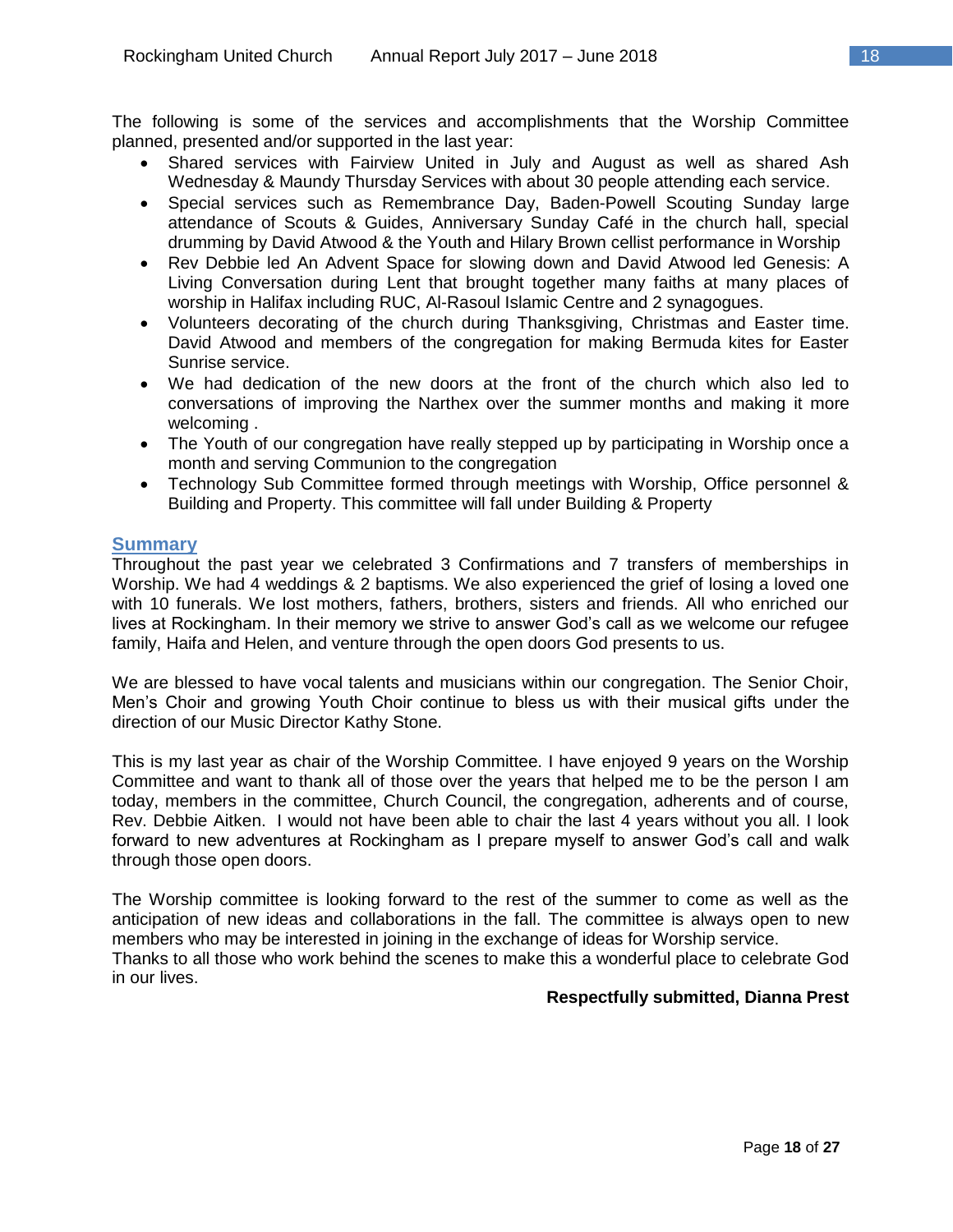# **GROUPS**

# **CHOIRS**

# **YOUTH CHOIR**

Members: Rebecca Brown, Hannah Gorman, Beth Hailstone, Alanah Hawley, Liam Johnston, Lily McLeod, Daniel Sutherland, Maya Sutherland, Patrick Sutherland, Amber Thornton and Paige Thornton.

The ten-member Rockingham United Youth Choir participated faithfully and joyfully in at least two services each month this church year, often sharing music in three of four Sundays in a month. Our anthems were occasionally enhanced with percussion accompaniment by our student intern, David Atwood, and we were thrilled to have him play along with us. The Carols By Candlelight service was a highlight, especially as we joined with the Men's Choir, the Ladies Chorus, and the combined choir numbers. The Youth also offered selections during the Special Easter Music Sunday.

The enthusiasm of the Youth Choir was most evident as we shared two concerts with the Men's Choir, at Rockingham and at William Black in Glen Margaret. Liam join with us just in time for these events. We ended our year with a celebration meal, and a couple more anthems in the Sunday School closing on June  $3<sup>rd</sup>$ . A special thank you to the Youth Choir parents who accommodated our busy schedule.

#### **Respectfully submitted, Kathy Stone, Music Director**

# **SENIOR CHOIR**

Members: Kathy Stone (Director), Cathy Gillis (President), Samantha Bixby, Denis Boisvert, Gerry Butler, Ann Collinson, Doreen Crick, Reg Crick, Myrna Davies, Sharon Ernst, Mary Lou Evans-Isaacs, Mary Fife Jost, Brian Martin, Heather McLearn, Janet McMurtry, Karen Middleton, Joan Munro, Lynda Phelan, Carole Phillips, Donna Schnare, Dale Ward, Beth Wilson, Gary Wilson

**Overview:** The Rockingham United Church Senior Choir is a four part choir (SATB) directed by the church organist, Kathy Stone. The Senior Choir is a ministry of music that strives to enrich worship services with praise and song. The Senior Choir offers a wide variety of sacred music ranging from early Baroque to contemporary. The Senior Choir contributes each week from September to June to the Sunday morning services. Typically, the choir sings an anthem and choral benediction. The choir is often invited to participate in special events at other churches and/or venues.

The Senior Choir practices on Thursday evenings from 7:00 to 8:30 p.m. The choir also gathers on Sunday Mornings at 9:30 a.m. for a 30 minute rehearsal prior to the morning service.

#### **Review of Past Year:**

Choir practice began the first Thursday after Labour Day. The choir was delighted to have David and Margaret Atwood join us for the year while David was completing his internship at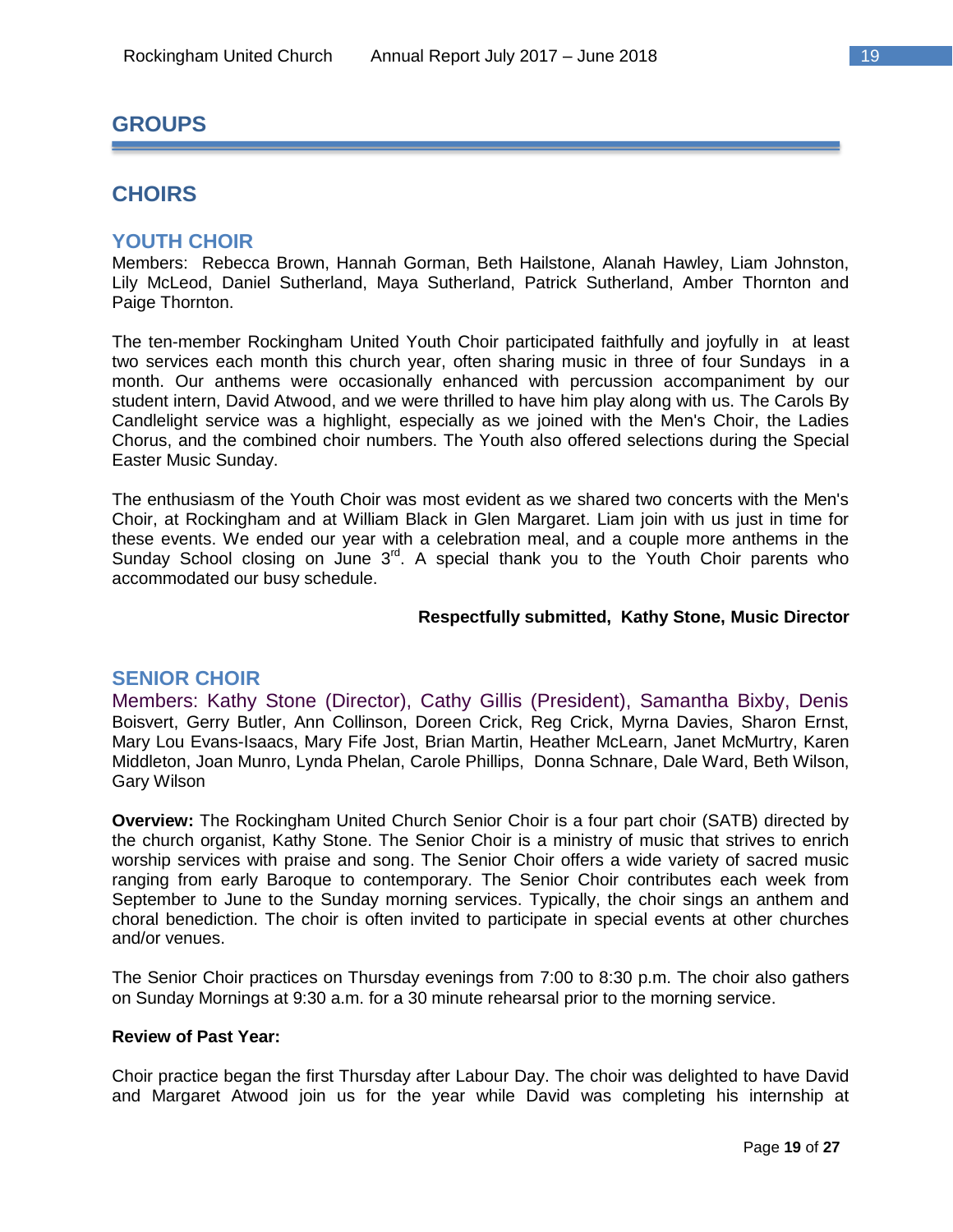Rockingham United. The choir will miss the addition of David's various percussion instruments but we wish them both well as they continue on their journey. The choir also welcomed Samantha Bixby and Denis Boisvert to the "blue people" and look forward to many more Thursdays and Sundays with them.

Rockingham United's annual "Carols by Candlelight Service" was held on December 10<sup>th</sup>. The Senior Choir was joined by the Youth Choir and Men's Choir for this annual event. During the worship service on Sunday April 8th, the Senior Choir along with the Youth and Mens choirs presented a service of Easter music.

The Senior Choir is always seeking new members. A percentage of our group reads musical notation but non-readers are always welcome. Come and join us on a Thursday evening or contact Kathy Stone at 435-4812.

#### **Respectfully submitted, Cathy Gillis**

## **MEN'S CHOIR**

Members: Joan Munro (Director), Kathy Stone (Accompanist), Gerry Butler, David Carmichael, Reg Crick, Geoff Doane, Claude Isaacs, Brian Martin, Charlie Murphy, Rodger Middleton, Sandy Munro, Ken McLeod, Sam MacKay, Alan Schnare, Ron Tanton, Hiram Tiller, Dale Ward, Gary Wilson

Each Sunday at 8:45am from October until April, men of the congregation meet to sing and learn various gospel and other selections under the capable leadership of our director Joan Munro and accompanist Kathy Stone. The choir continues to offer music at least once a month during worship from October until the end of April. December saw us join with the Senior and Junior choirs for the annual Carol's by Candlelight concert. We also participated in the Good Friday Service. Our season this year ended with two concerts, one at Rockingham United Church and one at William Black Memorial United Church. The concerts, *"Songs of Faith*", were presented by a combined Youth Choir/Men's Choir.

We always welcome any men of the congregation, who enjoy singing to join us. Please keep us in mind as we anticipate our first practice in October on the Sunday following Thanksgiving.

#### **Respectfully Submitted: Gary Wilson**

# **UNITED CHURCH WOMEN (Women's Ministry Network)**

Kitchen-Joan Aitken, Eve Tupper

President-Joanne Perry Vice President-Vacant Secretary-Sharon Ernst Past President-Heather McLearn Stewardship-Diane Ward Church in Society-Eve Tupper Treasurer-Mary Lou Evans Isaacs Chair of Finance-Heather McLearn

Unit Leaders: Clayton Park - Eve Tupper Jean Hogan- Audrey Wade Laura Wright -Mary Lou Evans Isaacs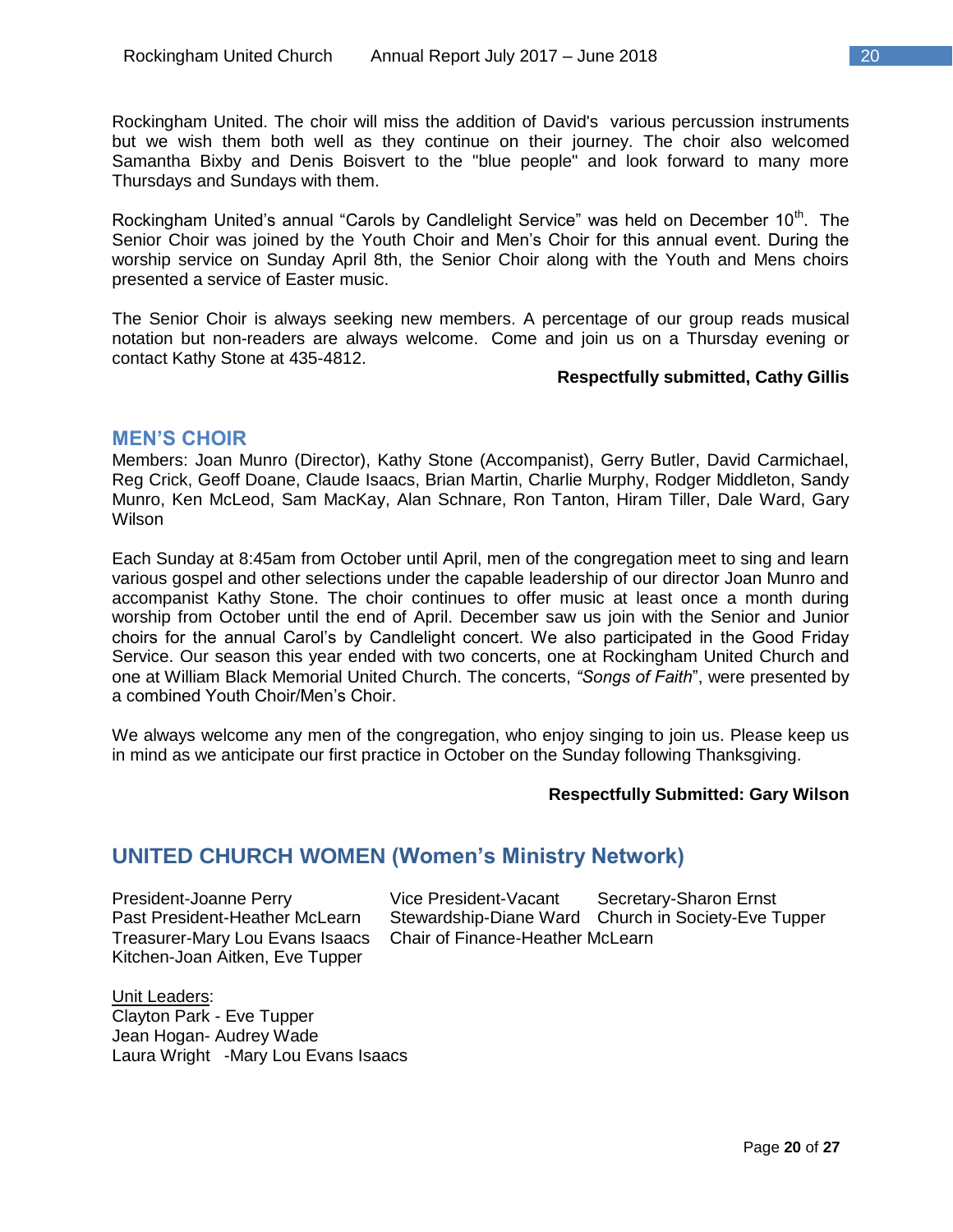Although there is some uncertainty at the present time around what the future holds for United Church Women's groups, the members of our three units are still feeling very positive about our future roles in working alongside one another in our support of Rockingham United Church and our Mission and Service projects. After the United Church of Canada votes on the changes to it's mandate, there will be no more Maritime Conference UCW. We will no longer be called a Presbyterial but will most likely change to a regional UCW with local and regional meetings.

In 2017 we held meetings in September and October to plan for our Annual Christmas Sale, and a wrap-up meeting in November following the sale. On offer at the event, held Saturday, November  $18<sup>th</sup>$ , were a variety of home-made baked goods, jams, pickles and handcrafts, along with items made by the RUC Men's Group and a variety of used books. Many comments were received from participants about how relaxing and enjoyable they found the atmosphere to be, which was in part due to the delicious offerings of our popular Christmas Café and the informal, comfy seating areas.

Our new bake tray initiative was launched in November, where orders could be placed for small or large trays of either a shortbread selection, or variety of squares, with delivery in December. This was extremely popular, especially as many people host get-togethers with family and friends in the weeks leading up to Christmas.

Our last event for 2017 was the Christmas social in December, where our three units participated in a themed worship programme led by the Laura Wright Unit. This included special readings which were interspersed with carols accompanied by Heather McLearn on the harp. Donna Schnare organised some fun games and the evening wrapped up with a social time and refreshments served by the Clayton Park unit. Donations of items for homeless men were also collected at the social.

In January 2018 we held our Annual General Meeting, where we presented our proposed budget to the membership. We also made the decision to cash in our Investment Certificates and use the monies for kitchen upgrades, which was the intended designation for these funds. These upgrades will be carried out in July when the church is closed for services. In February, we held a successful bake sale in conjunction with the Men's Shrove Tuesday Pancake Supper. As always, we greatly appreciated the generosity and support of those who donated the baked goods and other items for the sale, and also those who purchased them.

In March we participated in the World Day of Prayer service being hosted by Birch Cove Baptist Church, along with ladies from Saint Benedict's. The service was prepared by the women of Suriname, situated in the northeastern part of South America and the theme of the service was for us to think about and evaluate how our actions affect our planet. Following the service, we enjoyed a time of fellowship, along with refreshments provided by the ladies of Birch Cove. Our Easter food drive initiative in March was very successful again this year, with many needed items being donated and delivered to the Food Bank prior to the Easter holidays.

Following the April 15<sup>th</sup> service, the Laura Wright Unit organised and hosted a buffet lunch fundraiser, which included a variety of casseroles, salads and sweets, as well as juice and hot beverages. This was attended by many people in our congregation who all enjoyed the warm, social atmosphere as well as the delicious food. In May, we held our annual UCW pot-luck supper, where we enjoyed great food followed by our guest speaker, Charlotte Wood, telling us about her amazing trip to China accompanied by beautiful pictures of the various places and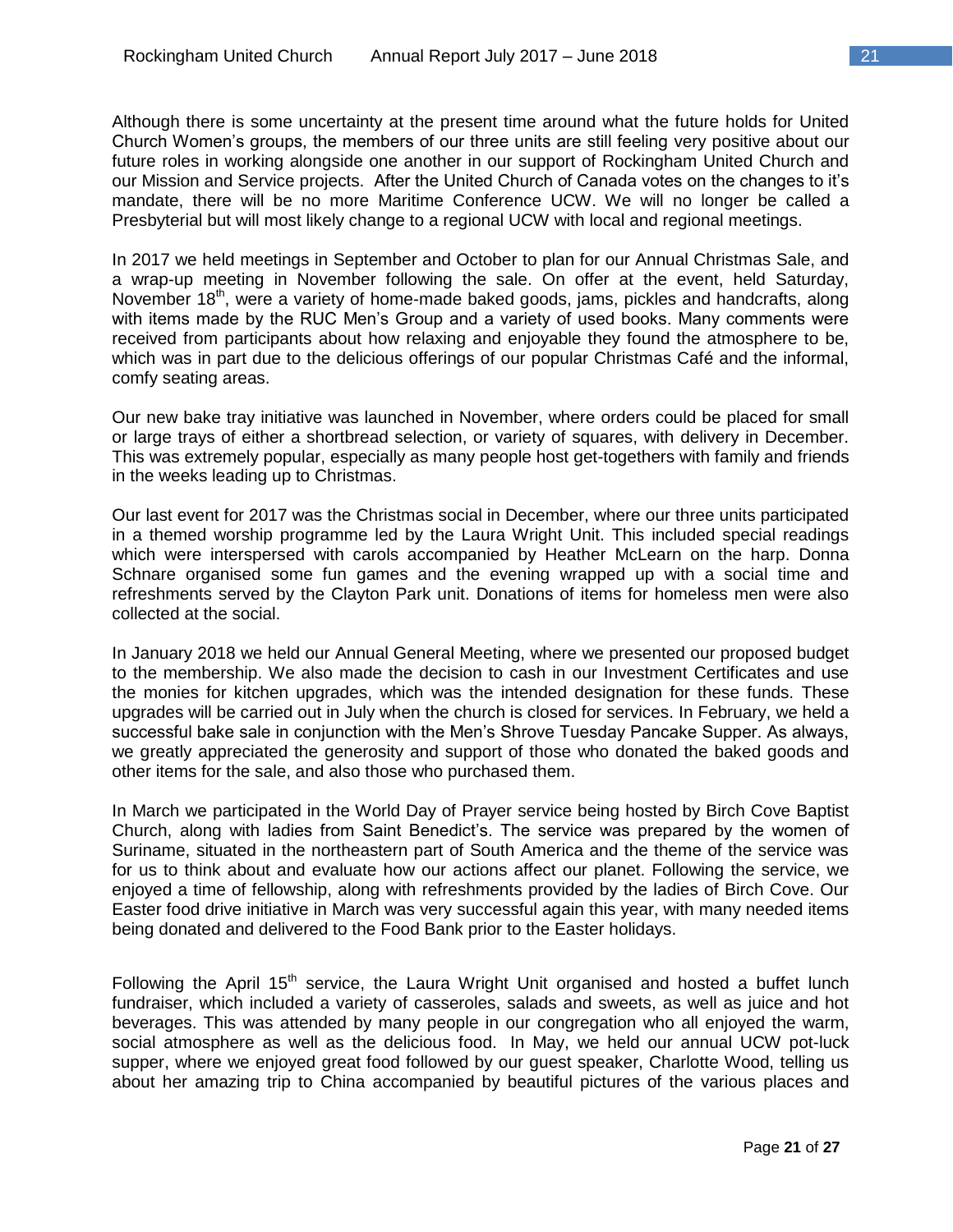sites she visited while there. Our last event before the summer holidays will be the members of each unit dining out together at a local restaurant, usually before the end of June.

## **UCW Financial Reports January 1, 2017 – December 31, 2017**

# **2017 ROCKINGHAM UNITED CHURCH WOMEN TREASURY REPORT**

## **RECEIPTS**

|                                                                                                                                                                                                                                      |         | 7819.37  |
|--------------------------------------------------------------------------------------------------------------------------------------------------------------------------------------------------------------------------------------|---------|----------|
|                                                                                                                                                                                                                                      | 200.00  |          |
|                                                                                                                                                                                                                                      | 458.75  |          |
|                                                                                                                                                                                                                                      | 817.00  |          |
|                                                                                                                                                                                                                                      | 59.00   |          |
|                                                                                                                                                                                                                                      | 1100.00 |          |
|                                                                                                                                                                                                                                      | 450.00  |          |
|                                                                                                                                                                                                                                      | 300.00  |          |
|                                                                                                                                                                                                                                      | 587.50  |          |
|                                                                                                                                                                                                                                      | 0.11    |          |
|                                                                                                                                                                                                                                      | 54.00   |          |
|                                                                                                                                                                                                                                      | 100.00  |          |
|                                                                                                                                                                                                                                      | 11.40   |          |
|                                                                                                                                                                                                                                      | 6521.60 |          |
|                                                                                                                                                                                                                                      | 321.25  |          |
| Anniversary Pins                                                                                                                                                                                                                     | 24.00   |          |
|                                                                                                                                                                                                                                      |         | 18823.98 |
| <b>EXPENDITURES</b>                                                                                                                                                                                                                  |         |          |
|                                                                                                                                                                                                                                      | 4000.00 |          |
|                                                                                                                                                                                                                                      | 1600.00 |          |
|                                                                                                                                                                                                                                      | 225.00  |          |
| St. Paul's<br><u> 1989 - Johann John Stone, mars eta bainar eta mondo eta mondo eta mondo eta mondo eta mondo eta mondo eta mo</u>                                                                                                   | 175.00  |          |
|                                                                                                                                                                                                                                      | 300.00  |          |
|                                                                                                                                                                                                                                      | 100.00  |          |
|                                                                                                                                                                                                                                      | 100.00  |          |
|                                                                                                                                                                                                                                      | 817.00  |          |
| Bank Fees<br><u> 1989 - Johann Harry Harry Harry Harry Harry Harry Harry Harry Harry Harry Harry Harry Harry Harry Harry Harry</u>                                                                                                   | 13.00   |          |
|                                                                                                                                                                                                                                      | 321.25  |          |
|                                                                                                                                                                                                                                      | 57.91   |          |
| Anniversary Pins                                                                                                                                                                                                                     | 42.00   |          |
|                                                                                                                                                                                                                                      | 92.00   |          |
|                                                                                                                                                                                                                                      | 54.00   |          |
| Least Coin <b>contract of the contract of the contract of the contract of the contract of the contract of the contract of the contract of the contract of the contract of the contract of the contract of the contract of the co</b> | 11.40   |          |
|                                                                                                                                                                                                                                      | 297.74  |          |
|                                                                                                                                                                                                                                      | 465.00  |          |
|                                                                                                                                                                                                                                      | 225.00  |          |
| TOTAL TOTAL                                                                                                                                                                                                                          | 8896.30 | 8896.30  |
| <b>CLOSING BANK BALANCE</b>                                                                                                                                                                                                          |         | 9927.68  |
|                                                                                                                                                                                                                                      |         |          |

Page **22** of **27**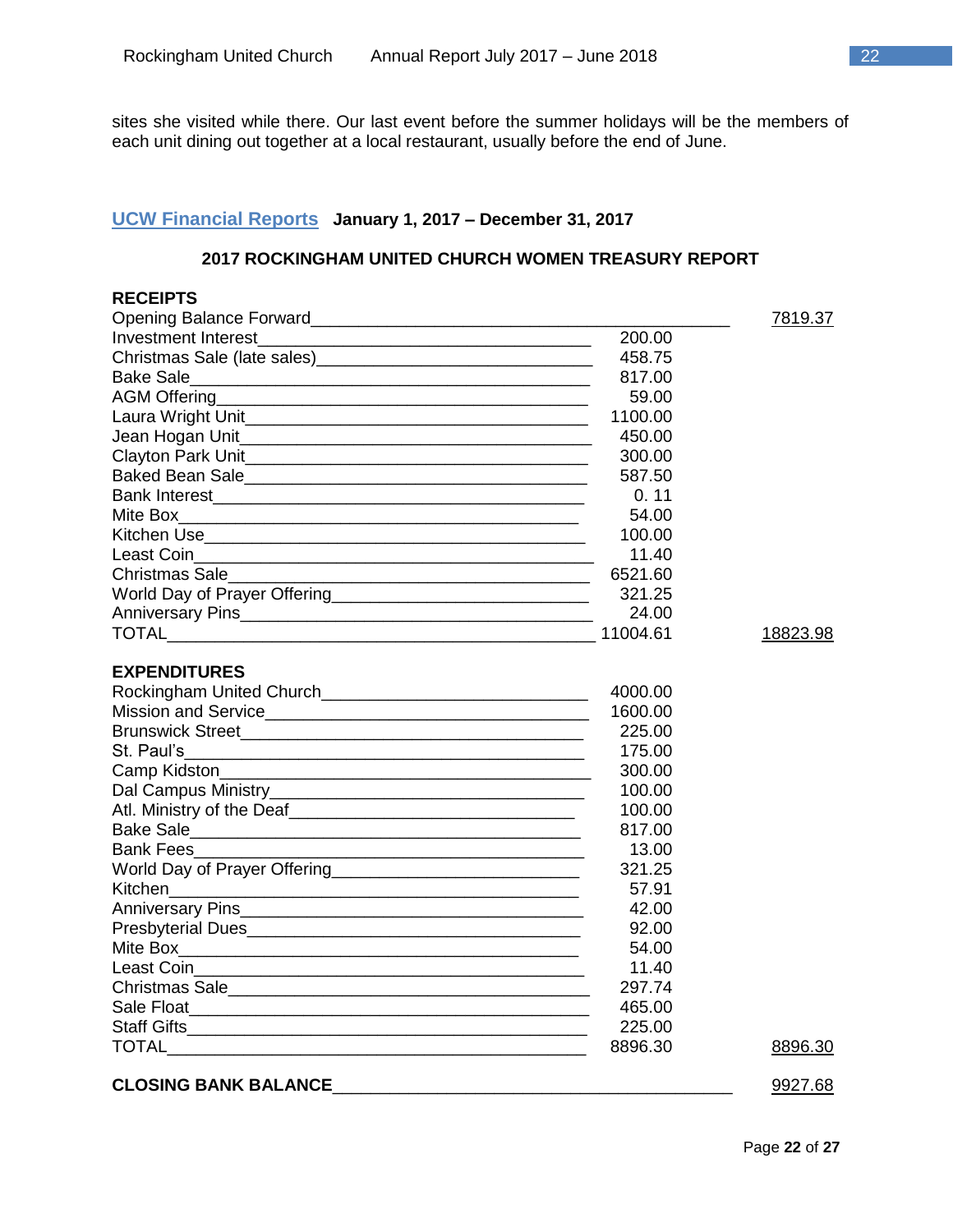# **2017 UCW Petty Cash Report**

| <b>RECEIPTS</b>                                    |       |        |
|----------------------------------------------------|-------|--------|
| Balance Forward <b>Exercise 2018</b>               |       | 44.90  |
| Received from Jean Hogan Unit for Anniversary Pins | 18.00 |        |
|                                                    | 10.00 |        |
|                                                    | 32.00 |        |
|                                                    | 17.00 |        |
|                                                    |       | 121.90 |
|                                                    |       |        |
| <b>EXPENSES</b>                                    |       |        |
|                                                    | 6.90  |        |
|                                                    | 13.70 |        |
| Heather for sympathy card_____________________     | 9.20  |        |
| Joan Aitken (plastic wrap)______________________   | 11.50 |        |
|                                                    | 9.80  |        |
|                                                    | 13.70 |        |
| Heather (Christmas Sale name tags)                 | 5.72  |        |
|                                                    |       | 70.52  |
| <b>CLOSING BALANCE</b>                             |       | 51.38  |

## **INVESTMENTS**

In addition to the balance in our bank account and petty cash on hand we have \$5,000.00 invested with the Maritime Conference of the United Church of Canada. These are in the form of 1 @ \$1,000.00 and 2 @ \$2,000.00. These funds came from our kitchen account and were set aside to be used for purchases for the kitchen. We receive an annual return of 4% on these investments.

## **Respectfully submitted, Joanne Perry**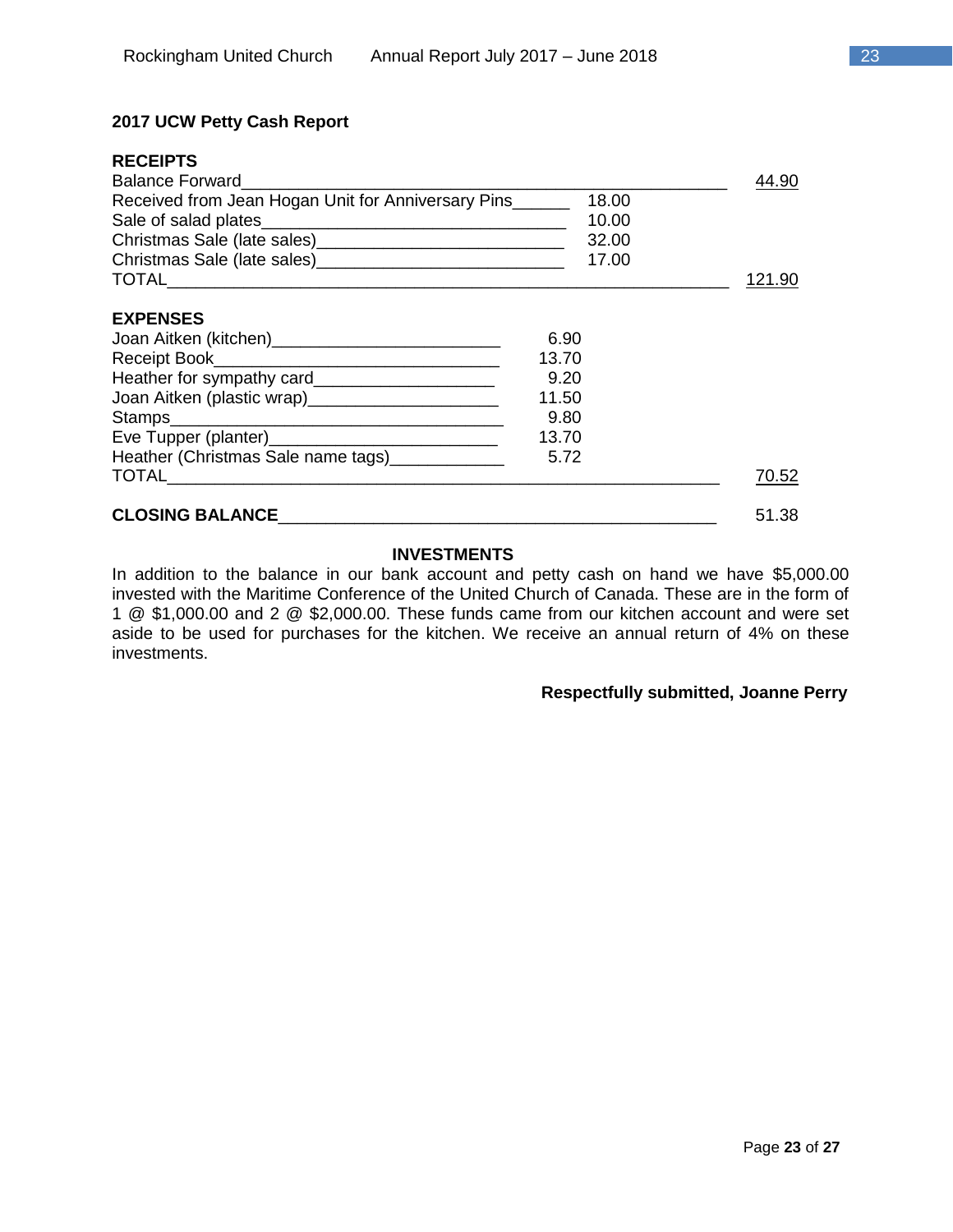# **MEN'S GROUP**

The Men of RUC is an opportunity for all men of the congregation to gather, thru service to our church, Outreach to those in need and in a social setting, and focuses on the spirit of friendship of men involved in our church. While we have 46 men on our email distribution list, we typically have 15 – 18 ready and willing to participate in our various activities each year.

Each year, we formulate plans for activities at the outset in early September. The following are the activities that occurred during the past year:

#### **Planned activities**

September: RUC/BUC Golf Challenge: On September 29<sup>th</sup>, 8 men from Bedford United Church and 12 men from Rockingham United attended this outing at Lost Creek. A great day was had by all and the scores were secondary. Rockingham bounced back bringing the Challenge Trophy home with an adjusted score of 41.416 vs Bedford's 42.625, certainly not a cake walk on this occasion. The longest drive winner was David Martin (RUC); the closest to the pin winner was Richard Cushing, a friend of Hiram Tiller's (RUC) and the most honest golfer was Alan Schnare (RUC).

**January:** Again this year, a Mooseheads Hockey Game outing that was preceded by dinner at the Midtown occurred. On this occasion we had about 10 guys in total from Rockingham and Bedford United Men's Groups. This event seems to have lost its popularity, especially by the men of Rockingham United.

#### **Outreach Projects**

**Monthly Lunch Meetings:** Our monthly lunch meetings continued this year. This is the fifth year we have held these Outreach Luncheons. The cost of admission is new socks and/or underwear for The Brunswick Street Mission which end up being used at the Men's Turning Point Shelter. We also collected used clothing which was taken to the shelter or distributed through the ARK program. We thank Len Sweett for his continued willingness to look after getting these items from the lunch to the mission.

**Brunswick Street Mission Breakfasts:** Our men continued to agree to support Brunswick Street Mission taking responsibility for a three breakfasts throughout the year. The men of RUC agreed and we did the breakfasts on November 11<sup>th</sup>, December 27<sup>th</sup> and Good Friday. This has turned out to be an enjoyable and warming event for all who take part.

#### **Fund Raising Projects**

**Candy Cane Carnival:** We again had a Made By Men Table for the Candy Cane Carnival and we also provided men to police the parking lot. Proceeds from the Made By Men Table are included in the overall receipts the UCW gather from this event.

**Memorial Christmas Tree:** Charlie Murphy championed this event again this year. We had a tree donated by Harrington's Tree lot at the bottom of Kearney Lake Road again. A brief dedication occurred just prior to the Candlelight Concert in December.

**Shrove Tuesday Pancake Supper:** On Tuesday, February 13, 2018 the annual Pancake Supper was held. This is a fun event to work at and a great meal is provided. Thank you to Champions, Ken McLeod and Claude Isaacs for their work on this event.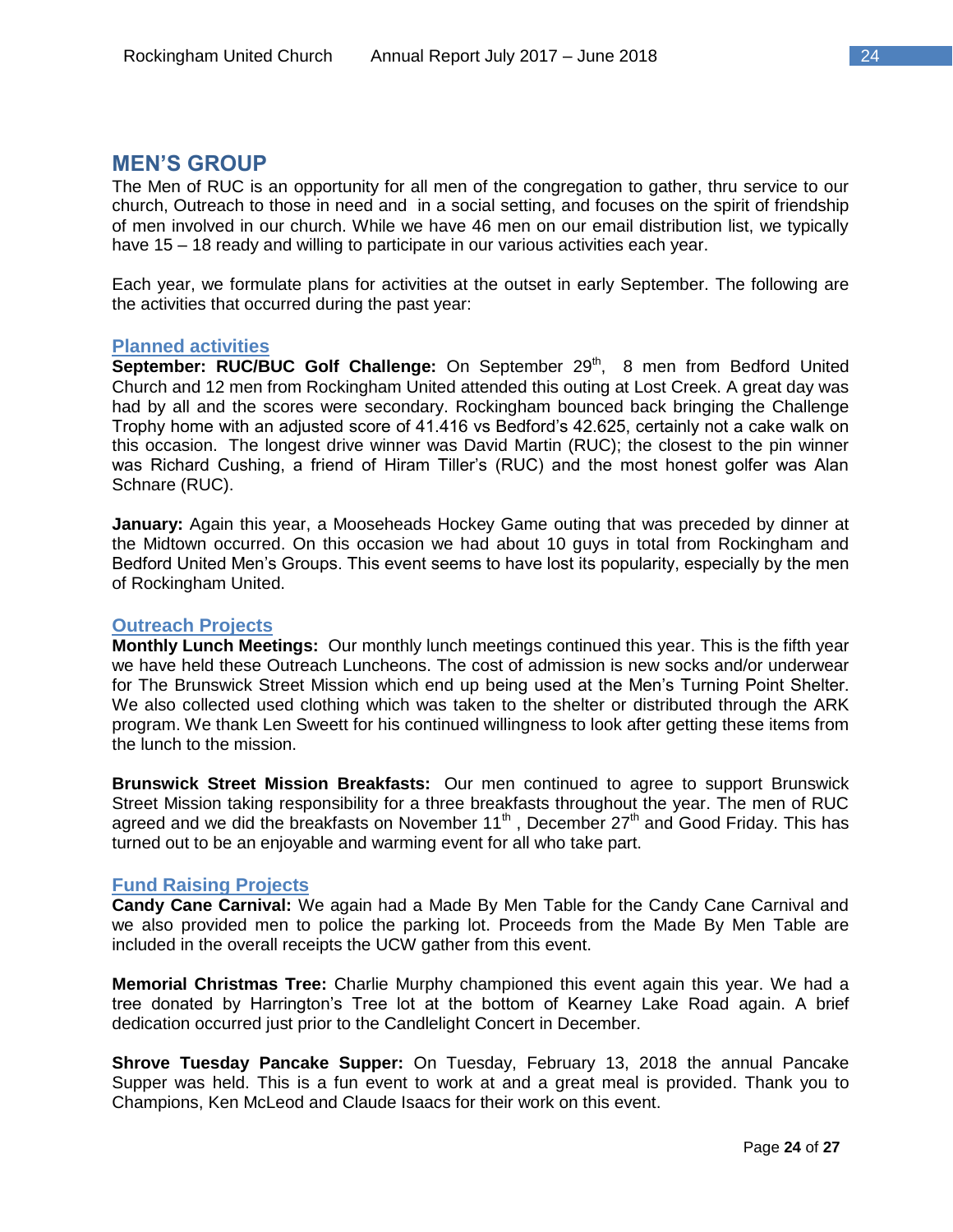**Mother's Day Lobster Lunch:** Mother's Day Lobster Lunch was held on May 13<sup>th</sup> this year and realized the sale of 72 Lobster Dinners, consisting of an Argyle Market Lobster, Potato Salad, Coleslaw, Roll & Cookies. Thank you to all who participated in this event, including the champion, Alan Schnare who drove to Argyle to pick up the lobsters from a relative.

## **Projects around the Church**

**John Turner Memorial Garden & Either Side of Sanctuary Entrance:** We continue to do some maintenance of these areas at the front of our church

**Provide support for Property & Maintenance Committee:** The Property & Maintenance Committee had asked for some sort of association between their committee and the men of RUC. We continue to provide that support on an as need basis.

## **Finances Men's Group Financial Report May 15, 2017 – May 15, 2018**

| <b>Opening Balance May 15, 2017</b>                     |            | \$2,348.93 |
|---------------------------------------------------------|------------|------------|
| <b>Receipts:</b>                                        |            |            |
| <b>Memorial Tree</b>                                    | \$1,075.00 |            |
| Shrove Tuesday Pancake Supper                           | \$1,092.50 |            |
| Lobster takeout 2018                                    | \$745.00   | 5,261.43   |
| <b>Disbursements:</b>                                   |            |            |
| <b>Brunswick Street Breakfasts</b>                      | 366.33     |            |
| <b>Fairview Family Resource Centre (Family Support)</b> |            |            |
| <b>Transfer to Church Operating Fund</b>                | 2,578.15   | 3,044.48   |
| <b>Closing Balance May 15, 2018</b>                     |            | \$2,216.95 |

**Join our Email List:** Stay in tune with the happenings of this group, the Men of Rockingham United. Simply send an email to [rmiddleton@eastlink.ca](mailto:rmiddleton@eastlink.ca) requesting your name to be added and we'll keep you up to date on the group's happenings.

# **Respectfully Submitted, Rodger Middleton for The Men of Rockingham United**

# **WEBSITE – SOCIAL MEDIA**

**RUC's Website:** Rockingham United has had a website for about 15 years. Work is constantly done on the site to make it as informative as possible to both members and adherents of our church as well as folks considering coming to our church. The website is located at [www.rockinghamunited.org](http://www.rockinghamunited.org/)

## **Website Content**

Along the left side of the landing page are a number of links to other pages on the site. The **Announcements** and **Order of Service** pages are updated each week by Friday with the bulletin for the coming Sunday. The rest of the buttons on the left provide all sorts of information about various groups in our church, a brief look at our church history, and a look at our physical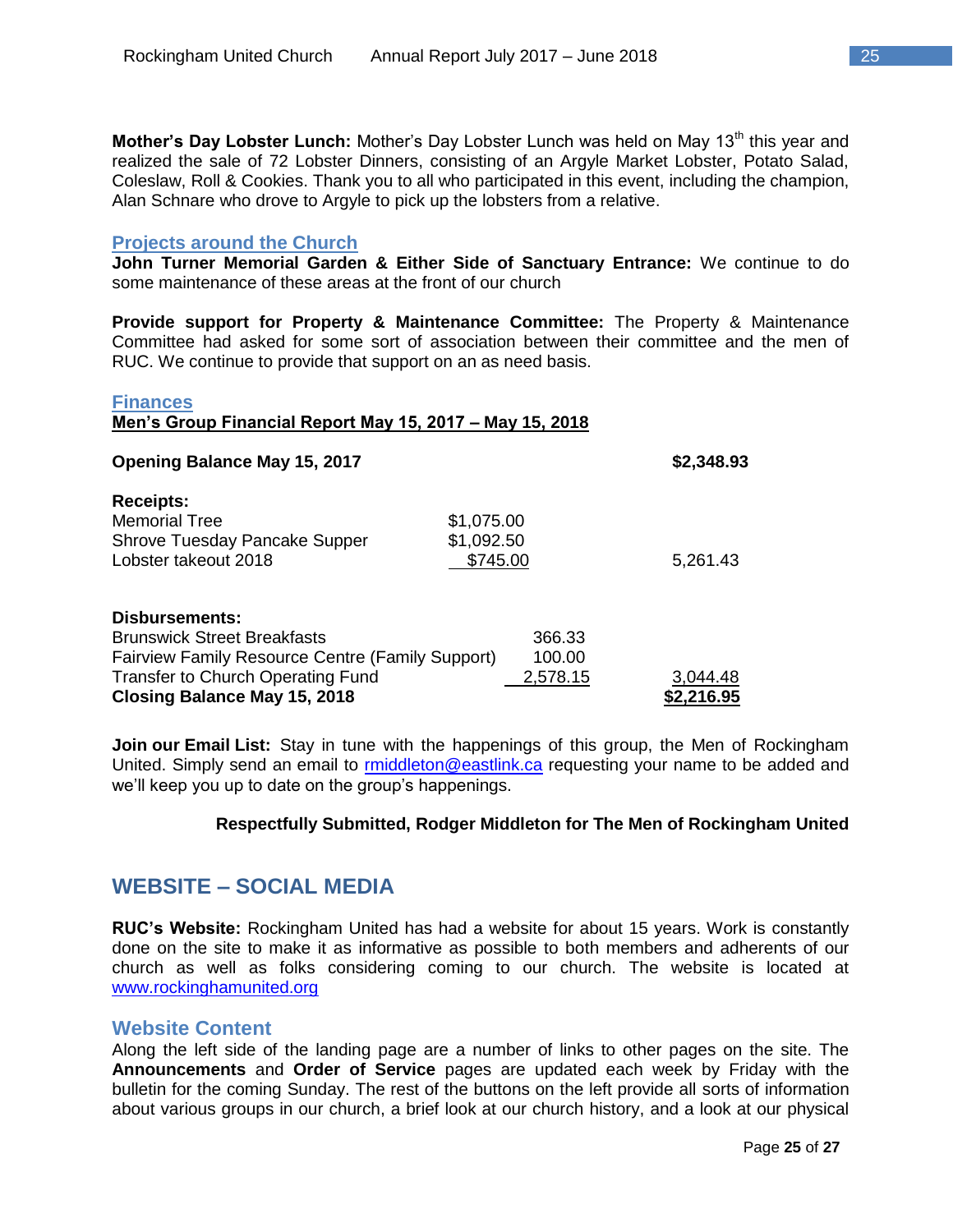property. There is a Links Button that provides connection to the wider church community, including Halifax Presbytery, Maritime Conference and The United Church of Canada. In addition links are there to Camp Kidston Memorial Camp, The Tatamagouche Training Centre, The Atlantic School of Theology and The Canadian and American Bible Societies. The last button is a link to The Upper Room on line Daily Devotional. Just below the photo and to the right on the landing page is another group of buttons.

There, one can quickly get to our Reflections Newsletter, the Calendar of Events and links to The United Church of Canada's webpage and The United Church You Tube site. Events that are brought to the attention of the Webmaster are highlighted here for easy quick reference. A scrolling bar near the top of the landing page highlights events in a very simple format, to get the attention of folks arriving on the website. Once they see this reference, it is hoped they will seek out more info on those events elsewhere in the website. An Audio Button where special event services/concerts are featured for folks to listen to. This link can be found on the right side of the landing page, below the featured image for the week. The 'Our Photo Gallery' button on the left will take you to a page where there are several slideshows of photos outlining the life and work of our church.

# **Website Traffic**

Over the past five years the average annual traffic has remained steady. We use Statscounter and Google Tag Manager to track stats on use of the website. Most visits happen on Friday or Saturday of each week and are higher in the Fall to Spring months than in the Summer.

- *Returning Visits* Based purely on a cookie, if this person is returning to your website for another visit an hour or more later
- *First Time Visits* Based purely on a cookie, if this person has no cookie then this is considered their first time at your website.
- *Unique Visits* Based purely on a cookie, this is the total of the returning visits and first time visits - a total count of visits.
- *Page Views* The number of times your page has been visited.
- Whether or not cookies were placed on the visitor's system when they were on our site depends on whether or not they have cookies enabled on their computer. Therefore, the First Time Visits and Unique Visits can be higher than Returning Visits.
- $\bullet$

# **Respectfully Submitted, Rodger Middleton**

# **RUC on Facebook**

Yes, Rockingham United is represented on Facebook. Once in Facebook, simply search Rockingham United Church and you will find it. Dianna Prest posts items to the Facebook Page on a regular basis. As of the writing of this report there were 92 people liking and following our facebook page and 60 people have visited the page.

# **Mass Emailing**

Over this past year, our Church Office Administrator has put together a vast distribution list and does emails out to the list outlining events and special worship occasions. If you would like to be added to that list, please email [church.office@rockinghamunited.org](mailto:church.office@rockinghamunited.org) with your request.

# **CO-OP PLAYGROUP**

This lively group of caregivers and preschoolers continues to meet most Friday mornings from 10 a.m. to 12 noon. This activity occurs from September to the end of May with an average